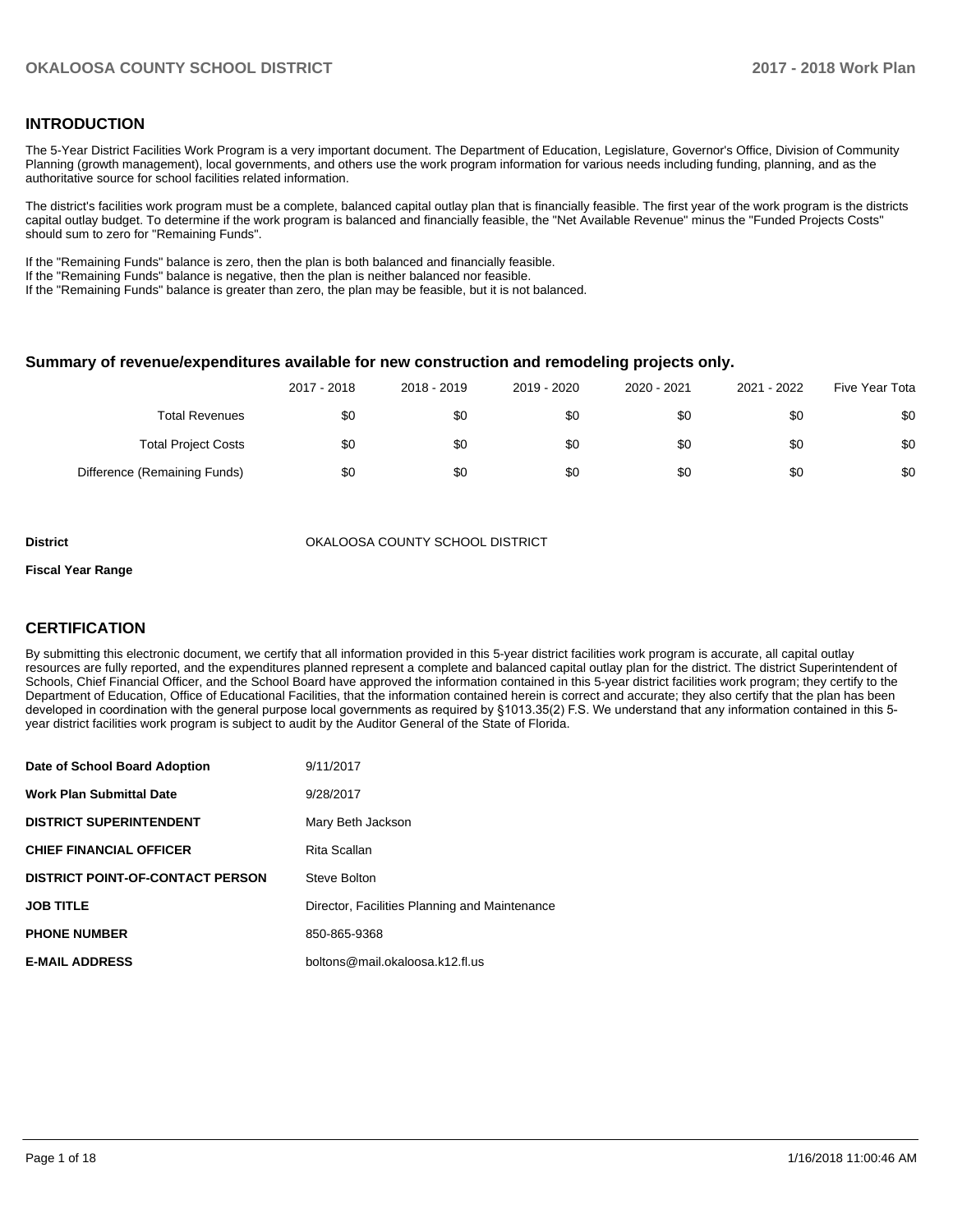# **Expenditures**

#### **Expenditure for Maintenance, Repair and Renovation from 1.50-Mills and PECO**

Annually, prior to the adoption of the district school budget, each school board must prepare a tentative district facilities work program that includes a schedule of major repair and renovation projects necessary to maintain the educational and ancillary facilities of the district.

|                                                                                                                                                                                                                                                                                                                                                                                                                                                                                                                                                                                                                                                                                                                                                                                                                                                                                                                                                                                                                                                                                                                                                                                                                   | Item                                                                                                                                                                                                                                                                                                                                                                                                                                                                                                                                                                                                                                                                                                                                                                                                                                                                                                                                                                                                                                                                                                                                                                                                | 2017 - 2018<br><b>Actual Budget</b> | 2018 - 2019<br>Projected | 2019 - 2020<br>Projected | 2020 - 2021<br>Projected | 2021 - 2022<br>Projected | <b>Total</b> |  |  |  |
|-------------------------------------------------------------------------------------------------------------------------------------------------------------------------------------------------------------------------------------------------------------------------------------------------------------------------------------------------------------------------------------------------------------------------------------------------------------------------------------------------------------------------------------------------------------------------------------------------------------------------------------------------------------------------------------------------------------------------------------------------------------------------------------------------------------------------------------------------------------------------------------------------------------------------------------------------------------------------------------------------------------------------------------------------------------------------------------------------------------------------------------------------------------------------------------------------------------------|-----------------------------------------------------------------------------------------------------------------------------------------------------------------------------------------------------------------------------------------------------------------------------------------------------------------------------------------------------------------------------------------------------------------------------------------------------------------------------------------------------------------------------------------------------------------------------------------------------------------------------------------------------------------------------------------------------------------------------------------------------------------------------------------------------------------------------------------------------------------------------------------------------------------------------------------------------------------------------------------------------------------------------------------------------------------------------------------------------------------------------------------------------------------------------------------------------|-------------------------------------|--------------------------|--------------------------|--------------------------|--------------------------|--------------|--|--|--|
| <b>HVAC</b>                                                                                                                                                                                                                                                                                                                                                                                                                                                                                                                                                                                                                                                                                                                                                                                                                                                                                                                                                                                                                                                                                                                                                                                                       |                                                                                                                                                                                                                                                                                                                                                                                                                                                                                                                                                                                                                                                                                                                                                                                                                                                                                                                                                                                                                                                                                                                                                                                                     | \$190,000                           | \$477,102                | \$577,102                | \$225,000                | \$225,000                | \$1,694,204  |  |  |  |
| ADDIE R LEWIS SCHOOL, ADMINISTRATIVE OFFICES, ANNETTE P EDWINS ELEMENTARY, ANTIOCH ELEMENTARY, BAKER SCHOOL<br>Locations:<br>BLUEWATER ELEMENTARY, BOB SIKES ELEMENTARY, C W RUCKEL MIDDLE, CARVER HILL ADMINISTRATIVE CENTER,<br>CHOCTAWHATCHEE SENIOR HIGH, CHOICE HIGH SCHOOL AND TECHNICAL CENTER, CLIFFORD MEIGS MIDDLE, COMBS-NEW<br>HEIGHTS ELEMENTARY, CRESTVIEW BUS SHOP, CRESTVIEW MAINTENANCE SHOP, CRESTVIEW SENIOR HIGH, CRESTVIEW<br>VOCATIONAL-TECHNICAL CENTER. DAVIDSON MIDDLE. DESTIN ELEMENTARY. DESTIN MIDDLE. DISTRICT EDUCATIONAL CENTER.<br>EGLIN ELEMENTARY, ELLIOTT POINT ELEMENTARY, FLOROSA ELEMENTARY, FORT WALTON BEACH BUS SHOP, FORT WALTON<br>BEACH SENIOR HIGH, HEAVY EQUIPMENT SHOP, JAMES E PLEW ELEMENTARY, KENWOOD ELEMENTARY, LANCE C RICHBOURG<br>SCHOOL, LAUREL HILL SCHOOL, LONGWOOD ELEMENTARY, LULA J EDGE ELEMENTARY, MARY ESTHER ELEMENTARY, MAX<br>BRUNER MIDDLE, NICEVILLE SENIOR HIGH, NORTHWOOD ELEMENTARY, RIVERSIDE ELEMENTARY SCHOOL, SHALIMAR<br>ELEMENTARY, SHOAL RIVER MIDDLE SCHOOL, SILVER SANDS SCHOOL FOR EXCEPTIONAL STUDENTS, SOUTHSIDE CENTER,<br>VALPARAISO MULTIPURPOSE EDUCATION COMPLEX, W C PRYOR MIDDLE, WALKER ELEMENTARY, WRIGHT ELEMENTARY |                                                                                                                                                                                                                                                                                                                                                                                                                                                                                                                                                                                                                                                                                                                                                                                                                                                                                                                                                                                                                                                                                                                                                                                                     |                                     |                          |                          |                          |                          |              |  |  |  |
| Flooring                                                                                                                                                                                                                                                                                                                                                                                                                                                                                                                                                                                                                                                                                                                                                                                                                                                                                                                                                                                                                                                                                                                                                                                                          |                                                                                                                                                                                                                                                                                                                                                                                                                                                                                                                                                                                                                                                                                                                                                                                                                                                                                                                                                                                                                                                                                                                                                                                                     | \$0                                 | \$0                      | \$0                      | \$0                      | \$0                      | \$0          |  |  |  |
| Locations:                                                                                                                                                                                                                                                                                                                                                                                                                                                                                                                                                                                                                                                                                                                                                                                                                                                                                                                                                                                                                                                                                                                                                                                                        | No Locations for this expenditure.                                                                                                                                                                                                                                                                                                                                                                                                                                                                                                                                                                                                                                                                                                                                                                                                                                                                                                                                                                                                                                                                                                                                                                  |                                     |                          |                          |                          |                          |              |  |  |  |
| Roofing                                                                                                                                                                                                                                                                                                                                                                                                                                                                                                                                                                                                                                                                                                                                                                                                                                                                                                                                                                                                                                                                                                                                                                                                           |                                                                                                                                                                                                                                                                                                                                                                                                                                                                                                                                                                                                                                                                                                                                                                                                                                                                                                                                                                                                                                                                                                                                                                                                     | \$399,602                           | \$0                      | \$0                      | \$0                      | \$0                      | \$399,602    |  |  |  |
| Locations:                                                                                                                                                                                                                                                                                                                                                                                                                                                                                                                                                                                                                                                                                                                                                                                                                                                                                                                                                                                                                                                                                                                                                                                                        | ADDIE R LEWIS SCHOOL, ADMINISTRATIVE OFFICES, ANNETTE P EDWINS ELEMENTARY, ANTIOCH ELEMENTARY, BAKER SCHOOL<br>BLUEWATER ELEMENTARY, BOB SIKES ELEMENTARY, C W RUCKEL MIDDLE, CARVER HILL ADMINISTRATIVE CENTER,<br>CHOCTAWHATCHEE SENIOR HIGH, CHOICE HIGH SCHOOL AND TECHNICAL CENTER, CLIFFORD MEIGS MIDDLE, COMBS-NEW<br>HEIGHTS ELEMENTARY, CRESTVIEW BUS SHOP, CRESTVIEW MAINTENANCE SHOP, CRESTVIEW SENIOR HIGH, CRESTVIEW<br>VOCATIONAL-TECHNICAL CENTER, DAVIDSON MIDDLE, DESTIN ELEMENTARY, DESTIN MIDDLE, DISTRICT EDUCATIONAL CENTER,<br>EGLIN ELEMENTARY, ELLIOTT POINT ELEMENTARY, FLOROSA ELEMENTARY, FORT WALTON BEACH BUS SHOP, FORT WALTON<br>BEACH SENIOR HIGH, HEAVY EQUIPMENT SHOP, JAMES E PLEW ELEMENTARY, KENWOOD ELEMENTARY, LANCE C RICHBOURG<br>SCHOOL, LAUREL HILL SCHOOL, LONGWOOD ELEMENTARY, LULA J EDGE ELEMENTARY, MARY ESTHER ELEMENTARY, MAX<br>BRUNER MIDDLE, NICEVILLE SENIOR HIGH, NORTHWOOD ELEMENTARY, RIVERSIDE ELEMENTARY SCHOOL, SHALIMAR<br>ELEMENTARY, SHOAL RIVER MIDDLE SCHOOL, SILVER SANDS SCHOOL FOR EXCEPTIONAL STUDENTS, SOUTHSIDE CENTER,<br>VALPARAISO MULTIPURPOSE EDUCATION COMPLEX. W C PRYOR MIDDLE, WALKER ELEMENTARY, WRIGHT ELEMENTARY |                                     |                          |                          |                          |                          |              |  |  |  |
| Safety to Life                                                                                                                                                                                                                                                                                                                                                                                                                                                                                                                                                                                                                                                                                                                                                                                                                                                                                                                                                                                                                                                                                                                                                                                                    |                                                                                                                                                                                                                                                                                                                                                                                                                                                                                                                                                                                                                                                                                                                                                                                                                                                                                                                                                                                                                                                                                                                                                                                                     | \$62,500                            | \$175,000                | \$75,000                 | \$75,000                 | \$75,000                 | \$462,500    |  |  |  |
| Locations:                                                                                                                                                                                                                                                                                                                                                                                                                                                                                                                                                                                                                                                                                                                                                                                                                                                                                                                                                                                                                                                                                                                                                                                                        | ADDIE R LEWIS SCHOOL, ADMINISTRATIVE OFFICES, ANNETTE P EDWINS ELEMENTARY, ANTIOCH ELEMENTARY, BAKER SCHOOL<br>BLUEWATER ELEMENTARY, BOB SIKES ELEMENTARY, C W RUCKEL MIDDLE, CARVER HILL ADMINISTRATIVE CENTER,<br>CHOCTAWHATCHEE SENIOR HIGH, CHOICE HIGH SCHOOL AND TECHNICAL CENTER, CLIFFORD MEIGS MIDDLE, COMBS-NEW<br>HEIGHTS ELEMENTARY, CRESTVIEW BUS SHOP, CRESTVIEW MAINTENANCE SHOP, CRESTVIEW SENIOR HIGH, CRESTVIEW<br>VOCATIONAL-TECHNICAL CENTER, DAVIDSON MIDDLE, DESTIN ELEMENTARY, DESTIN MIDDLE, DISTRICT EDUCATIONAL CENTER,<br>EGLIN ELEMENTARY, ELLIOTT POINT ELEMENTARY, FLOROSA ELEMENTARY, FORT WALTON BEACH BUS SHOP, FORT WALTON<br>BEACH SENIOR HIGH, HEAVY EQUIPMENT SHOP, JAMES E PLEW ELEMENTARY, KENWOOD ELEMENTARY, LANCE C RICHBOURG<br>SCHOOL, LAUREL HILL SCHOOL, LONGWOOD ELEMENTARY, LULA J EDGE ELEMENTARY, MARY ESTHER ELEMENTARY, MAX<br>BRUNER MIDDLE, NICEVILLE SENIOR HIGH, NORTHWOOD ELEMENTARY, RIVERSIDE ELEMENTARY SCHOOL, SHALIMAR<br>ELEMENTARY, SHOAL RIVER MIDDLE SCHOOL, SILVER SANDS SCHOOL FOR EXCEPTIONAL STUDENTS, SOUTHSIDE CENTER,<br>VALPARAISO MULTIPURPOSE EDUCATION COMPLEX, W C PRYOR MIDDLE, WALKER ELEMENTARY, WRIGHT ELEMENTARY |                                     |                          |                          |                          |                          |              |  |  |  |
| Fencing                                                                                                                                                                                                                                                                                                                                                                                                                                                                                                                                                                                                                                                                                                                                                                                                                                                                                                                                                                                                                                                                                                                                                                                                           |                                                                                                                                                                                                                                                                                                                                                                                                                                                                                                                                                                                                                                                                                                                                                                                                                                                                                                                                                                                                                                                                                                                                                                                                     | \$0                                 | \$0                      | \$0                      | \$0                      | \$0                      | \$0          |  |  |  |
|                                                                                                                                                                                                                                                                                                                                                                                                                                                                                                                                                                                                                                                                                                                                                                                                                                                                                                                                                                                                                                                                                                                                                                                                                   | Locations: No Locations for this expenditure.                                                                                                                                                                                                                                                                                                                                                                                                                                                                                                                                                                                                                                                                                                                                                                                                                                                                                                                                                                                                                                                                                                                                                       |                                     |                          |                          |                          |                          |              |  |  |  |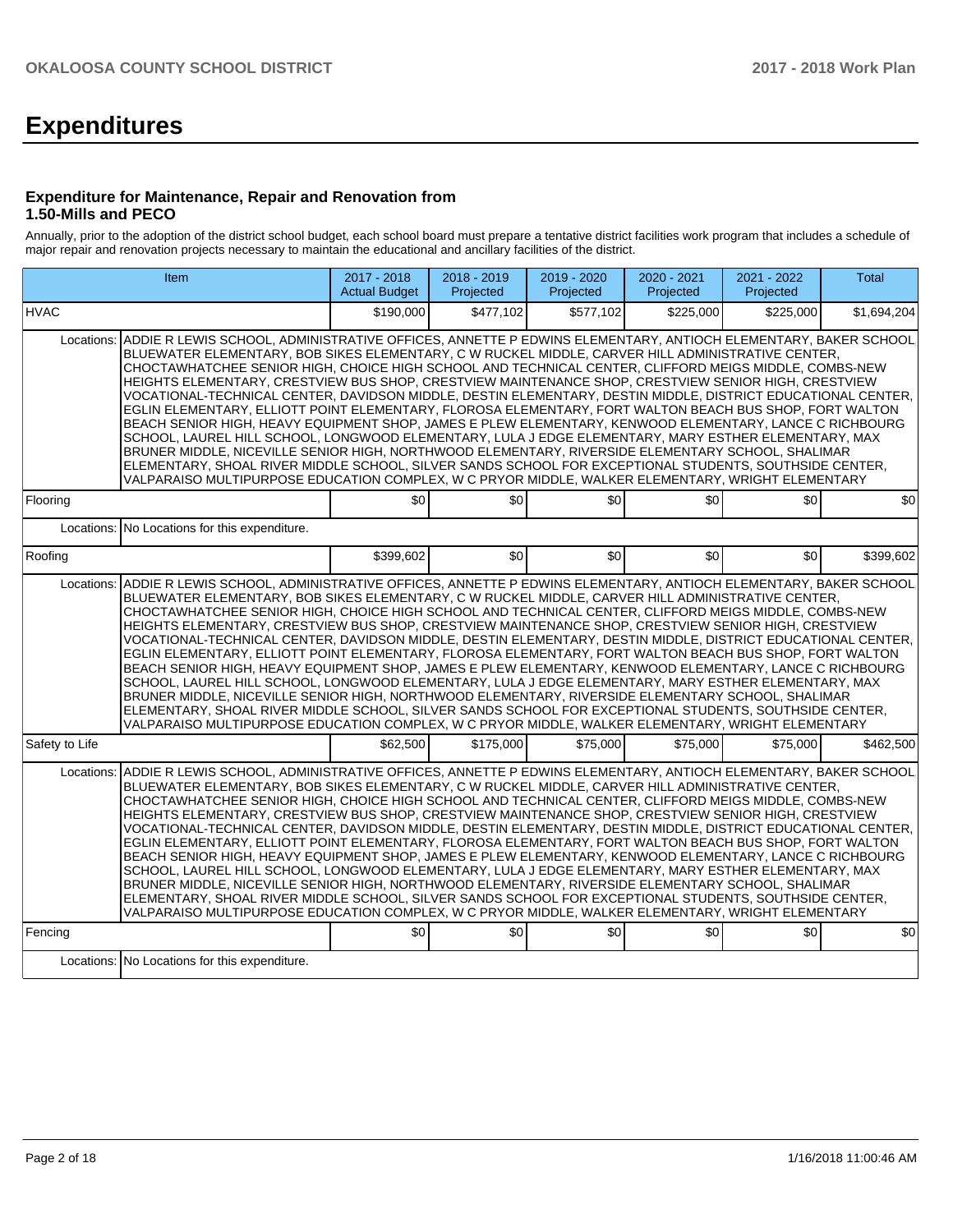| Parking                                                                                                                                                                                                                                                                                                                                                                                                                                                                                                                                                                                                                                                                                                                                                                                                                                                                                                                                                                                                                                                                                                                                                                                                                                                                                                             | \$0 | \$0 | \$0 | \$25,000  | \$25,000  | \$50,000  |  |  |  |
|---------------------------------------------------------------------------------------------------------------------------------------------------------------------------------------------------------------------------------------------------------------------------------------------------------------------------------------------------------------------------------------------------------------------------------------------------------------------------------------------------------------------------------------------------------------------------------------------------------------------------------------------------------------------------------------------------------------------------------------------------------------------------------------------------------------------------------------------------------------------------------------------------------------------------------------------------------------------------------------------------------------------------------------------------------------------------------------------------------------------------------------------------------------------------------------------------------------------------------------------------------------------------------------------------------------------|-----|-----|-----|-----------|-----------|-----------|--|--|--|
| ADDIE R LEWIS SCHOOL, ADMINISTRATIVE OFFICES, ANNETTE P EDWINS ELEMENTARY, ANTIOCH ELEMENTARY, BAKER SCHOOL<br>Locations:<br>BLUEWATER ELEMENTARY, BOB SIKES ELEMENTARY, C W RUCKEL MIDDLE, CARVER HILL ADMINISTRATIVE CENTER,<br>CHOCTAWHATCHEE SENIOR HIGH, CHOICE HIGH SCHOOL AND TECHNICAL CENTER, CLIFFORD MEIGS MIDDLE, COMBS-NEW<br>HEIGHTS ELEMENTARY, CRESTVIEW BUS SHOP, CRESTVIEW MAINTENANCE SHOP, CRESTVIEW SENIOR HIGH, CRESTVIEW<br>VOCATIONAL-TECHNICAL CENTER, DAVIDSON MIDDLE, DESTIN ELEMENTARY, DESTIN MIDDLE, DISTRICT EDUCATIONAL CENTER,<br>EGLIN ELEMENTARY, ELLIOTT POINT ELEMENTARY, FLOROSA ELEMENTARY, FORT WALTON BEACH BUS SHOP, FORT WALTON<br>BEACH SENIOR HIGH, HEAVY EQUIPMENT SHOP, JAMES E PLEW ELEMENTARY, KENWOOD ELEMENTARY, LANCE C RICHBOURG<br>SCHOOL, LAUREL HILL SCHOOL, LONGWOOD ELEMENTARY, LULA J EDGE ELEMENTARY, MARY ESTHER ELEMENTARY, MAX<br>BRUNER MIDDLE, NICEVILLE SENIOR HIGH, NORTHWOOD ELEMENTARY, RIVERSIDE ELEMENTARY SCHOOL, SHALIMAR<br>ELEMENTARY, SHOAL RIVER MIDDLE SCHOOL, SILVER SANDS SCHOOL FOR EXCEPTIONAL STUDENTS, SOUTHSIDE CENTER,<br>VALPARAISO MULTIPURPOSE EDUCATION COMPLEX, W C PRYOR MIDDLE, WALKER ELEMENTARY, WRIGHT ELEMENTARY                                                                                                   |     |     |     |           |           |           |  |  |  |
| Electrical                                                                                                                                                                                                                                                                                                                                                                                                                                                                                                                                                                                                                                                                                                                                                                                                                                                                                                                                                                                                                                                                                                                                                                                                                                                                                                          | \$0 | \$0 | \$0 | \$0       | \$0       | \$0       |  |  |  |
| Locations: No Locations for this expenditure.                                                                                                                                                                                                                                                                                                                                                                                                                                                                                                                                                                                                                                                                                                                                                                                                                                                                                                                                                                                                                                                                                                                                                                                                                                                                       |     |     |     |           |           |           |  |  |  |
| Fire Alarm                                                                                                                                                                                                                                                                                                                                                                                                                                                                                                                                                                                                                                                                                                                                                                                                                                                                                                                                                                                                                                                                                                                                                                                                                                                                                                          | \$0 | \$0 | \$0 | \$0       | \$0       | \$0       |  |  |  |
| Locations: No Locations for this expenditure.                                                                                                                                                                                                                                                                                                                                                                                                                                                                                                                                                                                                                                                                                                                                                                                                                                                                                                                                                                                                                                                                                                                                                                                                                                                                       |     |     |     |           |           |           |  |  |  |
| Telephone/Intercom System                                                                                                                                                                                                                                                                                                                                                                                                                                                                                                                                                                                                                                                                                                                                                                                                                                                                                                                                                                                                                                                                                                                                                                                                                                                                                           | \$0 | \$0 | \$0 | \$0       | \$0       | \$0       |  |  |  |
| Locations: No Locations for this expenditure.                                                                                                                                                                                                                                                                                                                                                                                                                                                                                                                                                                                                                                                                                                                                                                                                                                                                                                                                                                                                                                                                                                                                                                                                                                                                       |     |     |     |           |           |           |  |  |  |
| Closed Circuit Television                                                                                                                                                                                                                                                                                                                                                                                                                                                                                                                                                                                                                                                                                                                                                                                                                                                                                                                                                                                                                                                                                                                                                                                                                                                                                           | \$0 | \$0 | \$0 | \$0       | \$0       | \$0       |  |  |  |
| Locations: No Locations for this expenditure.                                                                                                                                                                                                                                                                                                                                                                                                                                                                                                                                                                                                                                                                                                                                                                                                                                                                                                                                                                                                                                                                                                                                                                                                                                                                       |     |     |     |           |           |           |  |  |  |
| Paint                                                                                                                                                                                                                                                                                                                                                                                                                                                                                                                                                                                                                                                                                                                                                                                                                                                                                                                                                                                                                                                                                                                                                                                                                                                                                                               | \$0 | \$0 | \$0 | \$0       | \$0       | \$0       |  |  |  |
| Locations: No Locations for this expenditure.                                                                                                                                                                                                                                                                                                                                                                                                                                                                                                                                                                                                                                                                                                                                                                                                                                                                                                                                                                                                                                                                                                                                                                                                                                                                       |     |     |     |           |           |           |  |  |  |
| Maintenance/Repair                                                                                                                                                                                                                                                                                                                                                                                                                                                                                                                                                                                                                                                                                                                                                                                                                                                                                                                                                                                                                                                                                                                                                                                                                                                                                                  | \$0 | \$0 | \$0 | \$327,102 | \$327,102 | \$654,204 |  |  |  |
| Locations: ADDIE R LEWIS SCHOOL, ADMINISTRATIVE OFFICES, ANNETTE P EDWINS ELEMENTARY, ANTIOCH ELEMENTARY, BAKER SCHOOL<br>BLUEWATER ELEMENTARY, BOB SIKES ELEMENTARY, C W RUCKEL MIDDLE, CARVER HILL ADMINISTRATIVE CENTER,<br>CHOCTAWHATCHEE SENIOR HIGH, CHOICE HIGH SCHOOL AND TECHNICAL CENTER, CLIFFORD MEIGS MIDDLE, COMBS-NEW<br>HEIGHTS ELEMENTARY, CRESTVIEW BUS SHOP, CRESTVIEW MAINTENANCE SHOP, CRESTVIEW SENIOR HIGH, CRESTVIEW<br>VOCATIONAL-TECHNICAL CENTER, DAVIDSON MIDDLE, DESTIN ELEMENTARY, DESTIN MIDDLE, DISTRICT EDUCATIONAL CENTER,<br>EGLIN ELEMENTARY, ELLIOTT POINT ELEMENTARY, FLOROSA ELEMENTARY, FORT WALTON BEACH BUS SHOP, FORT WALTON<br>BEACH SENIOR HIGH, HEAVY EQUIPMENT SHOP, JAMES E PLEW ELEMENTARY, KENWOOD ELEMENTARY, LANCE C RICHBOURG<br>SCHOOL, LAUREL HILL SCHOOL, LONGWOOD ELEMENTARY, LULA J EDGE ELEMENTARY, MARY ESTHER ELEMENTARY, MAX<br>BRUNER MIDDLE, NICEVILLE SENIOR HIGH, NORTHWOOD ELEMENTARY, RIVERSIDE ELEMENTARY SCHOOL, SHALIMAR<br>ELEMENTARY, SHOAL RIVER MIDDLE SCHOOL, SILVER SANDS SCHOOL FOR EXCEPTIONAL STUDENTS, SOUTHSIDE CENTER,<br>VALPARAISO MULTIPURPOSE EDUCATION COMPLEX, W C PRYOR MIDDLE, WALKER ELEMENTARY, WRIGHT ELEMENTARY<br>\$652,102<br>\$652,102<br><b>Sub Total:</b><br>\$652,102<br>\$652,102<br>\$652,102<br>\$3,260,510 |     |     |     |           |           |           |  |  |  |

| <b>IPECO Maintenance Expenditures</b> | \$652,102 | \$652,102 | \$652,102] | \$652,102   | \$652,102   | \$3,260,510 |
|---------------------------------------|-----------|-----------|------------|-------------|-------------|-------------|
| I.50 Mill Sub Total: I                | \$697,317 | \$697,317 | \$912,072  | \$1,457,726 | \$1.650.516 | \$5,414,948 |

| Other Items                                                    | $2017 - 2018$<br><b>Actual Budget</b> | $2018 - 2019$<br>Projected | $2019 - 2020$<br><b>Projected</b> | 2020 - 2021<br>Projected | 2021 - 2022<br>Projected | <b>Total</b> |  |  |  |
|----------------------------------------------------------------|---------------------------------------|----------------------------|-----------------------------------|--------------------------|--------------------------|--------------|--|--|--|
| <b>IRe Roof</b>                                                | \$697,317                             | \$697.317                  | \$697.317                         | \$697.317                | \$697.317                | \$3,486,585  |  |  |  |
| Locations CLIFFORD MEIGS MIDDLE, FORT WALTON BEACH SENIOR HIGH |                                       |                            |                                   |                          |                          |              |  |  |  |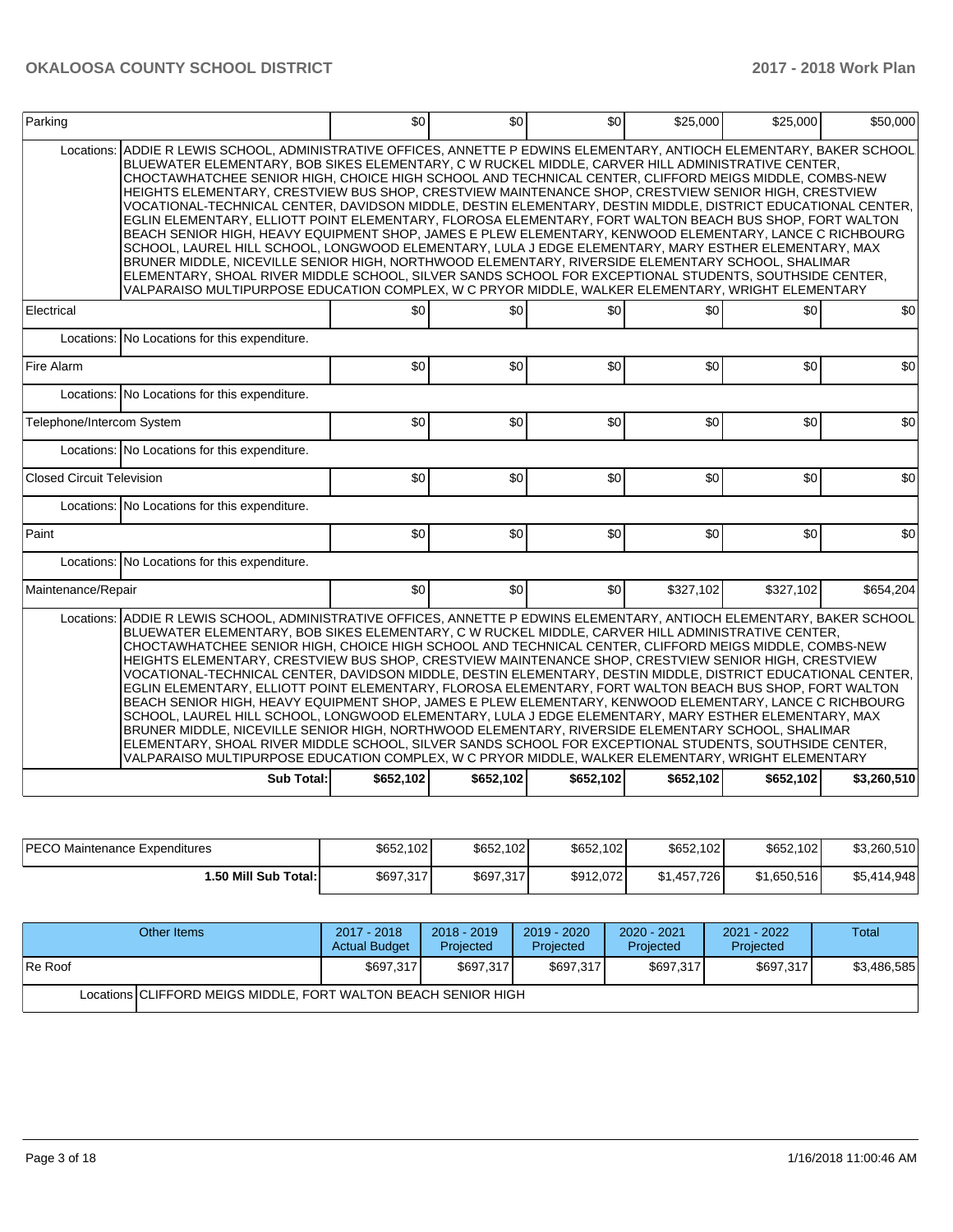| <b>Project Contingency</b>                                                                                                                                                                                                                                                                                                                                                                                                                                                                                                                                                                                                                                                                                                                                                                                                                                                                                                                                                                                                                                                                                                                                                                                                     | \$0         | \$0         | \$214.755   | \$760,409   | \$953.199   | \$1,928,363 |
|--------------------------------------------------------------------------------------------------------------------------------------------------------------------------------------------------------------------------------------------------------------------------------------------------------------------------------------------------------------------------------------------------------------------------------------------------------------------------------------------------------------------------------------------------------------------------------------------------------------------------------------------------------------------------------------------------------------------------------------------------------------------------------------------------------------------------------------------------------------------------------------------------------------------------------------------------------------------------------------------------------------------------------------------------------------------------------------------------------------------------------------------------------------------------------------------------------------------------------|-------------|-------------|-------------|-------------|-------------|-------------|
| Locations ADDIE R LEWIS SCHOOL, ADMINISTRATIVE OFFICES, ANNETTE P EDWINS ELEMENTARY, ANTIOCH ELEMENTARY, BAKER<br>ISCHOOL. BLUEWATER ELEMENTARY. BOB SIKES ELEMENTARY. C W RUCKEL MIDDLE. CARVER HILL ADMINISTRATIVE CENTER.<br>CHOCTAWHATCHEE SENIOR HIGH. CHOICE HIGH SCHOOL AND TECHNICAL CENTER. CLIFFORD MEIGS MIDDLE. COMBS-NEW<br>HEIGHTS ELEMENTARY. CRESTVIEW BUS SHOP. CRESTVIEW MAINTENANCE SHOP. CRESTVIEW SENIOR HIGH. CRESTVIEW<br>VOCATIONAL-TECHNICAL CENTER. DAVIDSON MIDDLE. DESTIN ELEMENTARY. DESTIN MIDDLE. DISTRICT EDUCATIONAL<br>İCENTER. EGLIN ELEMENTARY. ELLIOTT POINT ELEMENTARY. FLOROSA ELEMENTARY. FORT WALTON BEACH BUS SHOP. FORT<br>WALTON BEACH SENIOR HIGH. HEAVY EQUIPMENT SHOP. JAMES E PLEW ELEMENTARY. KENWOOD ELEMENTARY. LANCE C<br>IRICHBOURG SCHOOL. LAUREL HILL SCHOOL. LONGWOOD ELEMENTARY. LULA J EDGE ELEMENTARY. MARY ESTHER<br>IELEMENTARY. MAX BRUNER MIDDLE. NICEVILLE SENIOR HIGH. NORTHWOOD ELEMENTARY. RIVERSIDE ELEMENTARY SCHOOL<br>ISHALIMAR ELEMENTARY. SHOAL RIVER MIDDLE SCHOOL. SILVER SANDS SCHOOL FOR EXCEPTIONAL STUDENTS. SOUTHSIDE<br>ICENTER. VALPARAISO MULTIPURPOSE EDUCATION COMPLEX. W C PRYOR MIDDLE. WALKER ELEMENTARY. WRIGHT<br><b>IELEMENTARY</b> |             |             |             |             |             |             |
| Total:                                                                                                                                                                                                                                                                                                                                                                                                                                                                                                                                                                                                                                                                                                                                                                                                                                                                                                                                                                                                                                                                                                                                                                                                                         | \$1,349,419 | \$1,349,419 | \$1,564,174 | \$2,109,828 | \$2,302,618 | \$8,675,458 |

### **Local 1.50 Mill Expenditure For Maintenance, Repair and Renovation**

Anticipated expenditures expected from local funding sources over the years covered by the current work plan.

| Item                                                                                        | 2017 - 2018<br><b>Actual Budget</b> | 2018 - 2019<br>Projected | 2019 - 2020<br>Projected | 2020 - 2021<br>Projected | 2021 - 2022<br>Projected | <b>Total</b>  |
|---------------------------------------------------------------------------------------------|-------------------------------------|--------------------------|--------------------------|--------------------------|--------------------------|---------------|
| Remaining Maint and Repair from 1.5 Mills                                                   | \$697,317                           | \$697,317                | \$912,072                | \$1,457,726              | \$1,650,516              | \$5,414,948   |
| Maintenance/Repair Salaries                                                                 | \$4,172,981                         | \$5,997,838              | \$8,929,164              | \$9,762,004              | \$13,194,159             | \$42,056,146  |
| <b>School Bus Purchases</b>                                                                 | \$550,000                           | \$0                      | \$0                      | \$0                      | \$0                      | \$550,000     |
| <b>Other Vehicle Purchases</b>                                                              | \$130,000                           | \$0                      | \$0                      | \$0                      | \$0                      | \$130,000     |
| <b>Capital Outlay Equipment</b>                                                             | \$100,000                           | \$100,000                | \$100,000                | \$100,000                | \$100,000                | \$500,000     |
| Rent/Lease Payments                                                                         | \$0                                 | \$0                      | \$0                      | \$0                      | \$0                      | \$0           |
| <b>COP Debt Service</b>                                                                     | \$7,458,964                         | \$7,453,312              | \$6,054,292              | \$6,056,276              | \$3,483,990              | \$30,506,834  |
| Rent/Lease Relocatables                                                                     | \$0                                 | \$0                      | \$0                      | \$0                      | \$0                      | \$0           |
| <b>Environmental Problems</b>                                                               | \$350,000                           | \$250,000                | \$250,000                | \$250,000                | \$250,000                | \$1,350,000   |
| s.1011.14 Debt Service                                                                      | \$0                                 | \$0                      | \$0                      | \$0                      | \$0                      | \$0           |
| Special Facilities Construction Account                                                     | \$0                                 | \$0                      | \$0                      | \$0                      | \$0                      | \$0           |
| Premiums for Property Casualty Insurance - 1011.71<br>(4a,b)                                | \$0                                 | \$0                      | \$0                      | \$0                      | \$0                      | \$0           |
| Qualified School Construction Bonds (QSCB)                                                  | \$0                                 | \$0                      | \$0                      | \$0                      | \$0                      | \$0           |
| Qualified Zone Academy Bonds (QZAB)                                                         | \$0                                 | \$0                      | \$0                      | \$0                      | \$0                      | \$0           |
| Maintenance Salary Offset - Transfer to operating<br>budget for minor maint/repair projects | \$5,505,346                         | \$5,505,346              | \$5,505,346              | \$5,505,346              | \$5,505,346              | \$27,526,730  |
| Seat Management-Lease of Computers District Wide                                            | \$6,500,000                         | \$6,500,000              | \$6,500,000              | \$6,500,000              | \$6,500,000              | \$32,500,000  |
| Charter School 1.5 mill Statutory Distribution                                              | \$488,676                           | \$488,676                | \$488,676                | \$488,676                | \$488,676                | \$2,443,380   |
| <b>Local Expenditure Totals:</b>                                                            | \$25,953,284                        | \$26,992,489             | \$28,739,550             | \$30,120,028             | \$31,172,687             | \$142,978,038 |

## **Revenue**

#### **1.50 Mill Revenue Source**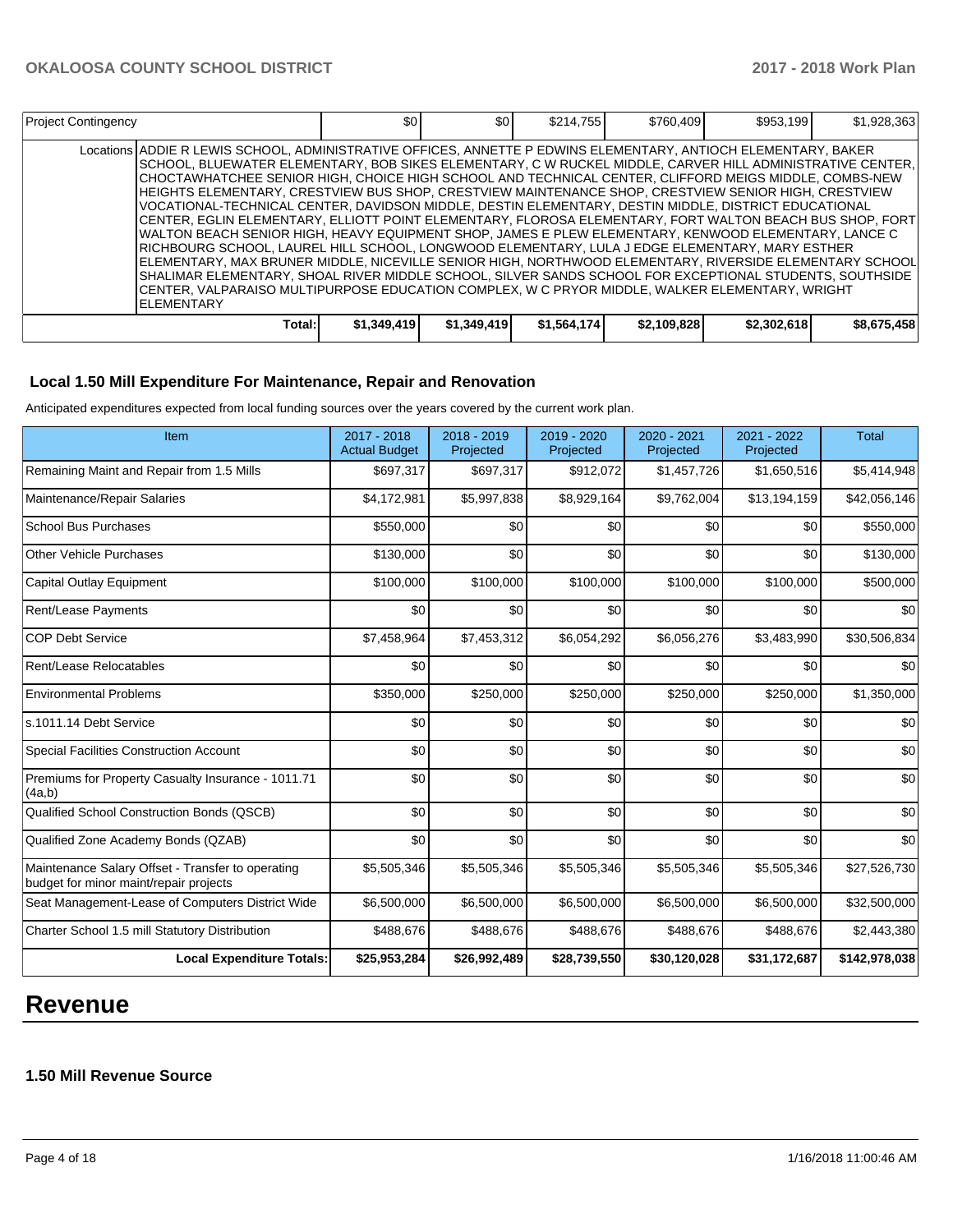Schedule of Estimated Capital Outlay Revenue from each currently approved source which is estimated to be available for expenditures on the projects included in the tentative district facilities work program. All amounts are NET after considering carryover balances, interest earned, new COP's, 1011.14 and 1011.15 loans, etc. Districts cannot use 1.5-Mill funds for salaries except for those explicitly associated with maintenance/repair projects. (1011.71 (5), F.S.)

| Item                                                                                | Fund | $2017 - 2018$<br><b>Actual Value</b> | $2018 - 2019$<br>Projected | $2019 - 2020$<br>Projected | $2020 - 2021$<br>Projected | 2021 - 2022<br>Projected | <b>Total</b>     |
|-------------------------------------------------------------------------------------|------|--------------------------------------|----------------------------|----------------------------|----------------------------|--------------------------|------------------|
| (1) Non-exempt property<br>lassessed valuation                                      |      | \$17,538,866,021                     | \$18,260,536,111           | \$19,324,637,500           | \$19,904,376,389           | \$20,501,507,639         | \$95,529,923,660 |
| $(2)$ The Millege projected for<br>discretionary capital outlay per<br>ls.1011.71   |      | 1.50                                 | 1.50                       | 1.50                       | 1.50                       | 1.50                     |                  |
| $(3)$ Full value of the 1.50-Mill<br>discretionary capital outlay per<br>ls.1011.71 |      | \$29,465,295                         | \$30.677.701               | \$32,465,391               | \$33,439,352               | \$34,442,533             | \$160.490.272    |
| $(4)$ Value of the portion of the 1.50<br>-Mill ACTUALLY levied                     | 370  | \$25,255,967                         | \$26,295,172               | \$27,827,478               | \$28.662.302               | \$29,522,171             | \$137,563,090    |
| $(5)$ Difference of lines (3) and (4)                                               |      | \$4,209,328                          | \$4,382,529                | \$4,637,913                | \$4,777,050                | \$4,920,362              | \$22,927,182     |

#### **PECO Revenue Source**

The figure in the row designated "PECO Maintenance" will be subtracted from funds available for new construction because PECO maintenance dollars cannot be used for new construction.

| Item                                 | Fund | 2017 - 2018<br><b>Actual Budget</b> | $2018 - 2019$<br>Projected | $2019 - 2020$<br>Projected | $2020 - 2021$<br>Projected | 2021 - 2022<br>Projected | Total       |
|--------------------------------------|------|-------------------------------------|----------------------------|----------------------------|----------------------------|--------------------------|-------------|
| <b>IPECO New Construction</b>        | 340  | \$0                                 | \$٥١                       | \$214.755                  | \$760.409                  | \$953.199                | \$1,928,363 |
| <b>PECO Maintenance Expenditures</b> |      | \$652,102                           | \$652,102                  | \$652.102                  | \$652.102                  | \$652.102                | \$3,260,510 |
|                                      |      | \$652,102                           | \$652,102                  | \$866.857                  | \$1,412,511                | \$1,605,301              | \$5,188,873 |

#### **CO & DS Revenue Source**

Revenue from Capital Outlay and Debt Service funds.

| Item                                      | Fund  | $2017 - 2018$<br><b>Actual Budget</b> | $2018 - 2019$<br>Projected | 2019 - 2020<br>Projected | $2020 - 2021$<br>Projected | 2021 - 2022<br>Projected | Total       |
|-------------------------------------------|-------|---------------------------------------|----------------------------|--------------------------|----------------------------|--------------------------|-------------|
| ICO & DS Cash Flow-through<br>Distributed | 360 l | \$687.507                             | \$687.507                  | \$687.507                | \$687.507                  | \$687.507                | \$3,437,535 |
| ICO & DS Interest on<br>Undistributed CO  | 360   | \$9,810                               | \$9,810                    | \$9,810                  | \$9,810                    | \$9,810                  | \$49,050    |
|                                           |       | \$697,317                             | \$697,317                  | \$697,317                | \$697.317                  | \$697.317                | \$3,486,585 |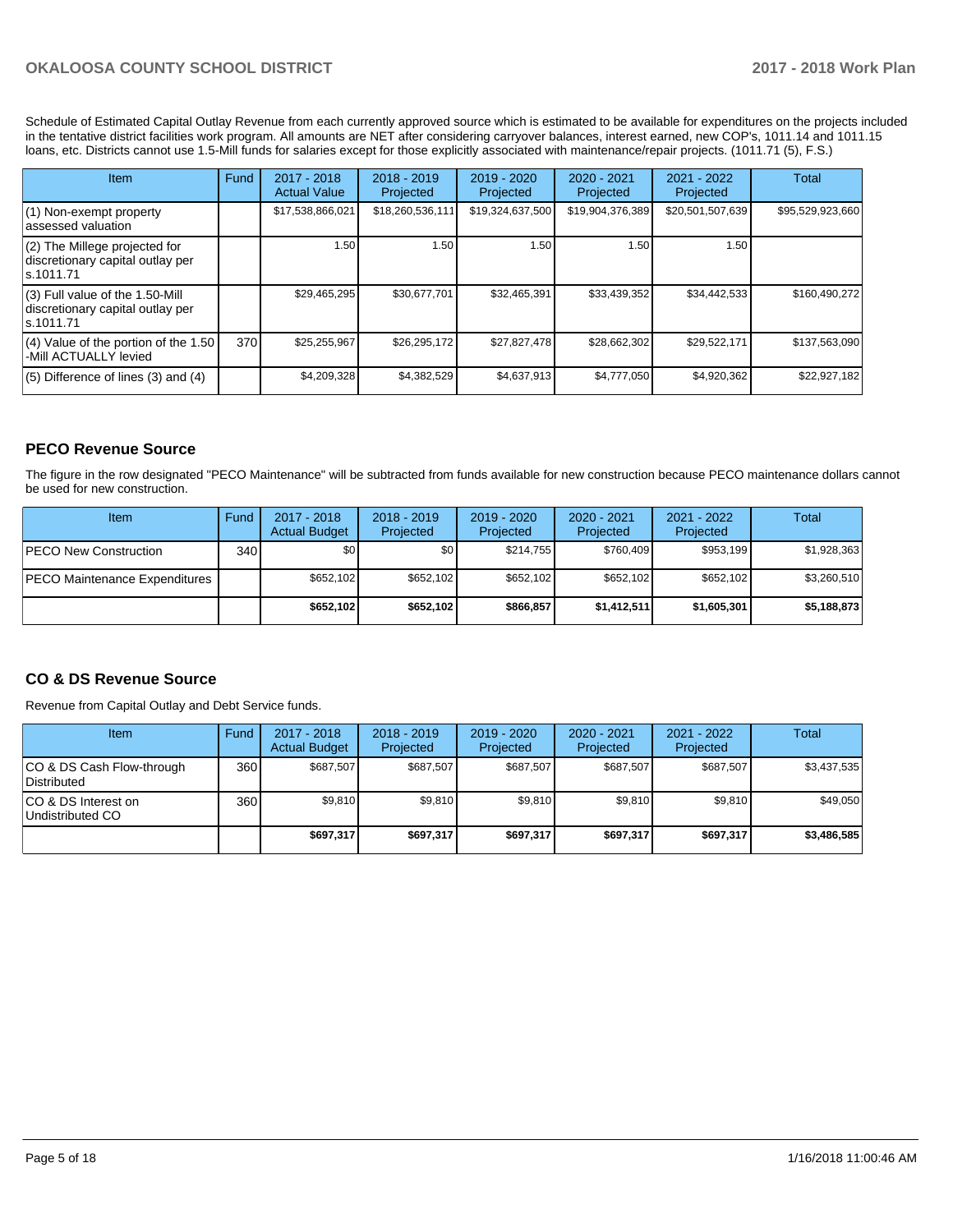#### **Fair Share Revenue Source**

Nothing reported for this section. All legally binding commitments for proportionate fair-share mitigation for impacts on public school facilities must be included in the 5-year district work program.

#### **Sales Surtax Referendum**

Specific information about any referendum for a 1-cent or 1/2-cent surtax referendum during the previous year.

**Did the school district hold a surtax referendum during the past fiscal year 2016 - 2017?**

No

#### **Additional Revenue Source**

Any additional revenue sources

| Item                                                                                                   | 2017 - 2018<br><b>Actual Value</b> | 2018 - 2019<br>Projected | 2019 - 2020<br>Projected | 2020 - 2021<br>Projected | 2021 - 2022<br>Projected | <b>Total</b> |
|--------------------------------------------------------------------------------------------------------|------------------------------------|--------------------------|--------------------------|--------------------------|--------------------------|--------------|
| Proceeds from a s.1011.14/15 F.S. Loans                                                                | \$0                                | \$0                      | \$0                      | \$0                      | \$0                      | \$0          |
| District Bonds - Voted local bond<br>referendum proceeds per s.9, Art VII<br><b>State Constitution</b> | \$0                                | \$0                      | \$0                      | \$0                      | \$0                      | \$0          |
| Proceeds from Special Act Bonds                                                                        | \$0                                | \$0                      | \$0                      | \$0                      | \$0                      | \$0          |
| Estimated Revenue from CO & DS Bond<br>Sale                                                            | \$0                                | \$0                      | \$0                      | \$0                      | \$0                      | \$0          |
| Proceeds from Voted Capital<br>Improvements millage                                                    | \$0                                | \$0                      | \$0                      | \$0                      | \$0                      | \$0          |
| Other Revenue for Other Capital Projects                                                               | \$0                                | \$0                      | \$0                      | \$0                      | \$0                      | \$0          |
| Proceeds from 1/2 cent sales surtax<br>authorized by school board                                      | \$0                                | \$0                      | \$0                      | \$0                      | \$0                      | \$0          |
| Proceeds from local governmental<br>infrastructure sales surtax                                        | \$0                                | \$0                      | \$0                      | \$0                      | \$0                      | \$0          |
| Proceeds from Certificates of<br>Participation (COP's) Sale                                            | \$0                                | \$0                      | \$0                      | \$0                      | \$0                      | \$0          |
| Classrooms First Bond proceeds amount<br>authorized in FY 1997-98                                      | \$0                                | \$0                      | \$0                      | \$0                      | \$0                      | \$0          |
| <b>Classrooms for Kids</b>                                                                             | \$0                                | \$0                      | \$0                      | \$0                      | \$0                      | \$0          |
| <b>District Equity Recognition</b>                                                                     | \$0                                | \$0                      | \$0                      | \$0                      | \$0                      | \$0          |
| <b>Federal Grants</b>                                                                                  | \$0                                | \$0                      | \$0                      | \$0                      | \$0                      | \$0          |
| Proportionate share mitigation (actual<br>cash revenue only, not in kind donations)                    | \$0                                | \$0                      | \$0                      | \$0                      | \$0                      | \$0          |
| Impact fees received                                                                                   | \$0                                | \$0                      | \$0                      | \$0                      | \$0                      | \$0          |
| Private donations                                                                                      | \$0                                | \$0                      | \$0                      | \$0                      | \$0                      | \$0          |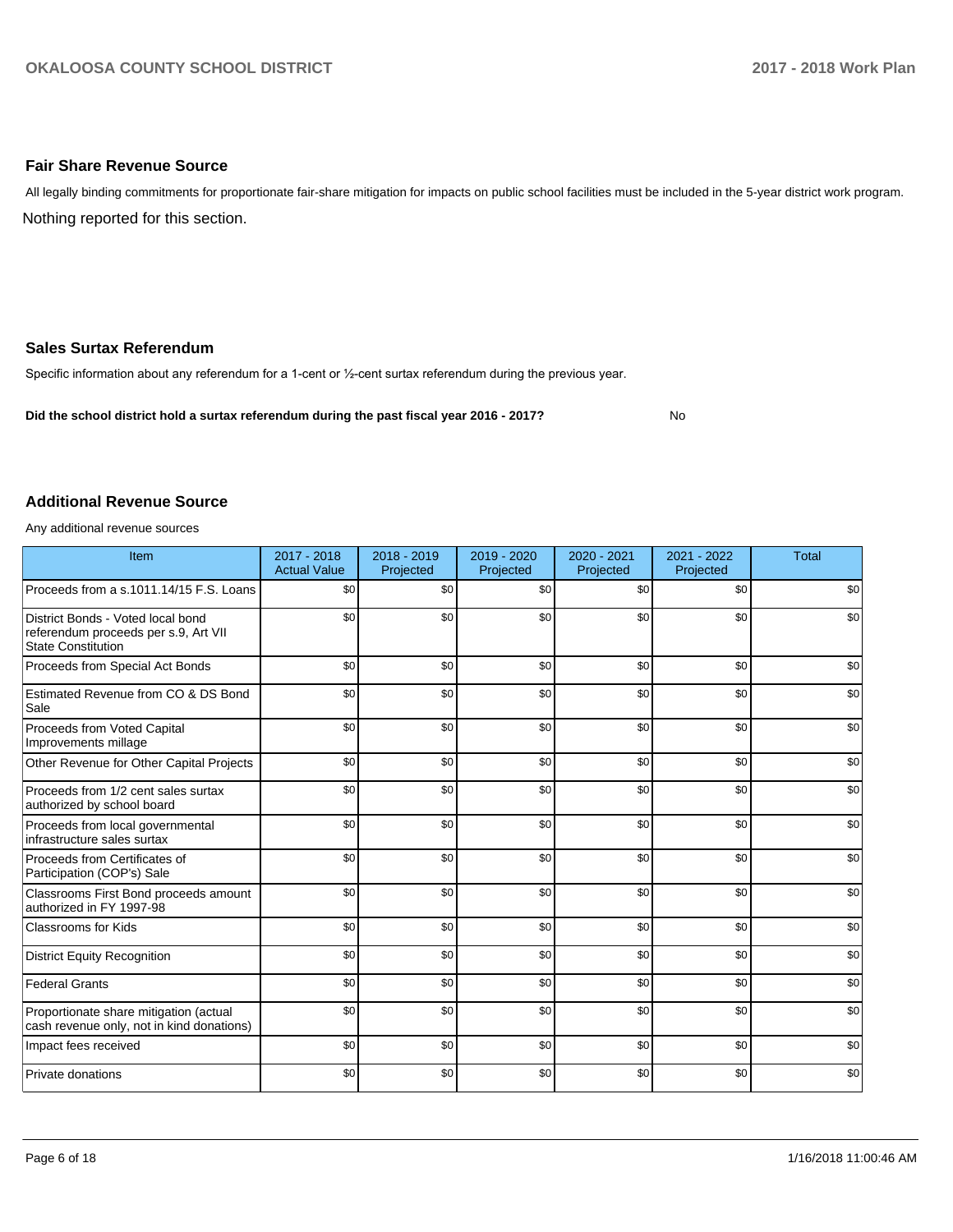| Grants from local governments or not-for-<br>profit organizations                                                         | \$0           | \$0              | \$0 | \$0 | \$0 | \$0           |
|---------------------------------------------------------------------------------------------------------------------------|---------------|------------------|-----|-----|-----|---------------|
| Interest, Including Profit On Investment                                                                                  | \$0           | \$0 <sub>1</sub> | \$0 | \$0 | \$0 | \$0           |
| Revenue from Bonds pledging proceeds<br>from 1 cent or 1/2 cent Sales Surtax                                              | \$0           | \$0 <sub>1</sub> | \$0 | \$0 | \$0 | \$0           |
| <b>Total Fund Balance Carried Forward</b>                                                                                 | \$7,875,929   | \$0 <sub>1</sub> | \$0 | \$0 | \$0 | \$7,875,929   |
| General Capital Outlay Obligated Fund<br><b>Balance Carried Forward From Total</b><br><b>Fund Balance Carried Forward</b> | (\$7,875,929) | \$0              | \$0 | \$0 | \$0 | (\$7,875,929) |
| Special Facilities Construction Account                                                                                   | \$0           | \$0              | \$0 | \$0 | \$0 | \$0           |
| One Cent - 1/2 Cent Sales Surtax Debt<br>Service From Total Fund Balance Carried<br>Forward                               | \$0           | \$0              | \$0 | \$0 | \$0 | \$0           |
| Capital Outlay Projects Funds Balance<br>Carried Forward From Total Fund<br>Balance Carried Forward                       | \$0           | \$0              | \$0 | \$0 | \$0 | \$0           |
| <b>Subtotal</b>                                                                                                           | \$0           | \$0              | \$0 | \$0 | \$0 | \$0           |

## **Total Revenue Summary**

| <b>Item Name</b>                                           | 2017 - 2018<br><b>Budget</b> | $2018 - 2019$<br>Projected | 2019 - 2020<br>Projected | 2020 - 2021<br>Projected | 2021 - 2022<br>Projected | <b>Five Year Total</b> |
|------------------------------------------------------------|------------------------------|----------------------------|--------------------------|--------------------------|--------------------------|------------------------|
| Local 1.5 Mill Discretionary Capital Outlay<br>Revenue     | \$25,255,967                 | \$26,295,172               | \$27,827,478             | \$28,662,302             | \$29,522,171             | \$137,563,090          |
| PECO and 1.5 Mill Maint and Other 1.5<br>Mill Expenditures | (\$25,953,284)               | (\$26,992,489)             | (\$28,739,550)           | (\$30,120,028)           | (S31, 172, 687)          | (\$142,978,038)        |
| <b>PECO Maintenance Revenue</b>                            | \$652.102                    | \$652,102                  | \$652.102                | \$652.102                | \$652,102                | \$3,260,510            |
| Available 1.50 Mill for New<br><b>Construction</b>         | $($ \$697,317)               | (\$697,317)                | (\$912,072)              | (\$1,457,726)            | (\$1,650,516)            | ( \$5,414,948)         |

| <b>Item Name</b>                      | $2017 - 2018$<br><b>Budget</b> | $2018 - 2019$<br>Projected | 2019 - 2020<br>Projected | $2020 - 2021$<br>Projected | 2021 - 2022<br>Projected | <b>Five Year Total</b> |
|---------------------------------------|--------------------------------|----------------------------|--------------------------|----------------------------|--------------------------|------------------------|
| ICO & DS Revenue                      | \$697,317                      | \$697,317                  | \$697,317                | \$697,317                  | \$697,317                | \$3,486,585            |
| <b>IPECO New Construction Revenue</b> | \$0                            | \$0                        | \$214,755                | \$760,409                  | \$953,199                | \$1,928,363            |
| Other/Additional Revenue              | \$0                            | \$0                        | \$0                      | \$0                        | \$0                      | \$0                    |
| <b>Total Additional Revenuel</b>      | \$697,317                      | \$697,317                  | \$912,072                | \$1,457,726                | \$1,650,516              | \$5,414,948            |
| <b>Total Available Revenue</b>        | \$0                            | \$0                        | \$0                      | \$0                        | \$0                      | \$0                    |

# **Project Schedules**

## **Capacity Project Schedules**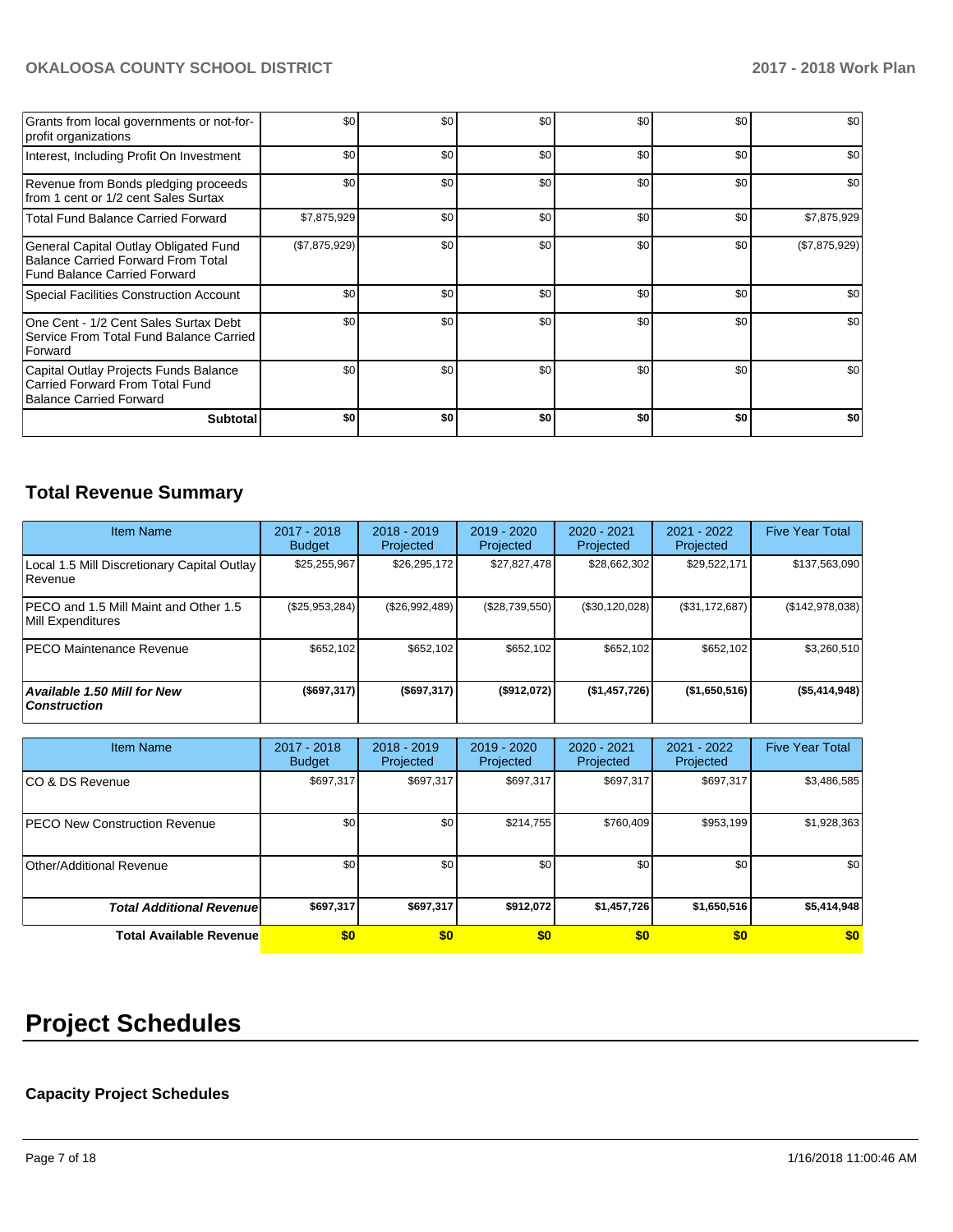A schedule of capital outlay projects necessary to ensure the availability of satisfactory classrooms for the projected student enrollment in K-12 programs.

| <b>Project Description</b>           | Location                  |                          | 2017 - 2018    | $2018 - 2019$ | 2019 - 2020 | $2020 - 2021$ | 2021 - 2022  | <b>Total</b> | Funded |
|--------------------------------------|---------------------------|--------------------------|----------------|---------------|-------------|---------------|--------------|--------------|--------|
| Project description<br>not specified | Location not<br>specified | Planned<br>Cost:         | \$0            | \$0           | \$0         | \$0           | \$0          |              | \$0 No |
|                                      |                           | <b>Student Stations:</b> | $\Omega$       |               | $\Omega$    |               | O            | U            |        |
|                                      | <b>Total Classrooms:</b>  |                          | $\Omega$       |               | $\Omega$    |               | <sup>0</sup> | U            |        |
|                                      |                           | Gross Sq Ft:             | $\overline{0}$ | $\Omega$      | $\Omega$    |               | 0            | $\Omega$     |        |
|                                      |                           | <b>Planned Cost:</b>     | \$0            | \$0           | \$0         | \$0           | \$0          | \$0          |        |
|                                      | <b>Student Stations:</b>  |                          | 0 I            |               | 0           |               | O            | 0            |        |
|                                      |                           | <b>Total Classrooms:</b> | $\mathbf{0}$   |               | $\bf{0}$    |               | 0            |              |        |
|                                      |                           | Gross Sq Ft:             | $\bf{0}$       |               |             |               | ŋ            |              |        |

#### **Other Project Schedules**

Major renovations, remodeling, and additions of capital outlay projects that do not add capacity to schools.

Nothing reported for this section.

### **Additional Project Schedules**

Any projects that are not identified in the last approved educational plant survey.

| <b>Project Description</b>                                   | Location                                                 | Num<br>s | $2017 - 2018$<br>Classroom Actual Budget | $2018 - 2019$<br>Projected | 2019 - 2020<br>Projected | 2020 - 2021<br>Projected | 2021 - 2022<br>Projected | Total | Funded  |
|--------------------------------------------------------------|----------------------------------------------------------|----------|------------------------------------------|----------------------------|--------------------------|--------------------------|--------------------------|-------|---------|
| New AC upgrade in<br>older section and total<br>new controls | NICEVILLE SENIOR<br><b>HIGH</b>                          |          | \$0                                      | \$0                        | \$0                      | \$0                      | \$0                      |       | \$0 No  |
| New AC upgrade in<br>older section and total<br>new controls | <b>CRESTVIEW</b><br><b>SENIOR HIGH</b>                   |          | \$0                                      | \$0                        | \$0                      | \$0                      | \$0                      |       | \$0 No  |
| New AC upgrade in<br>older section and total<br>new controls | <b>BAKER SCHOOL</b>                                      |          | \$0                                      | \$0                        | \$0                      | \$0                      | \$0                      |       | $$0$ No |
| New AC upgrade in<br>older section and total<br>new controls | <b>FORT WALTON</b><br><b>BEACH SENIOR</b><br><b>HIGH</b> |          | \$0                                      | \$0                        | \$0                      | \$0                      | \$0                      |       | \$0 No  |
| New AC upgrade in<br>older section and total<br>new controls | <b>MAX BRUNER</b><br><b>MIDDLE</b>                       |          | \$0                                      | \$0                        | \$0                      | \$0                      | \$0                      |       | \$0 No  |
|                                                              |                                                          |          | \$0                                      | \$0                        | \$0                      | \$0                      | \$0                      | \$0   |         |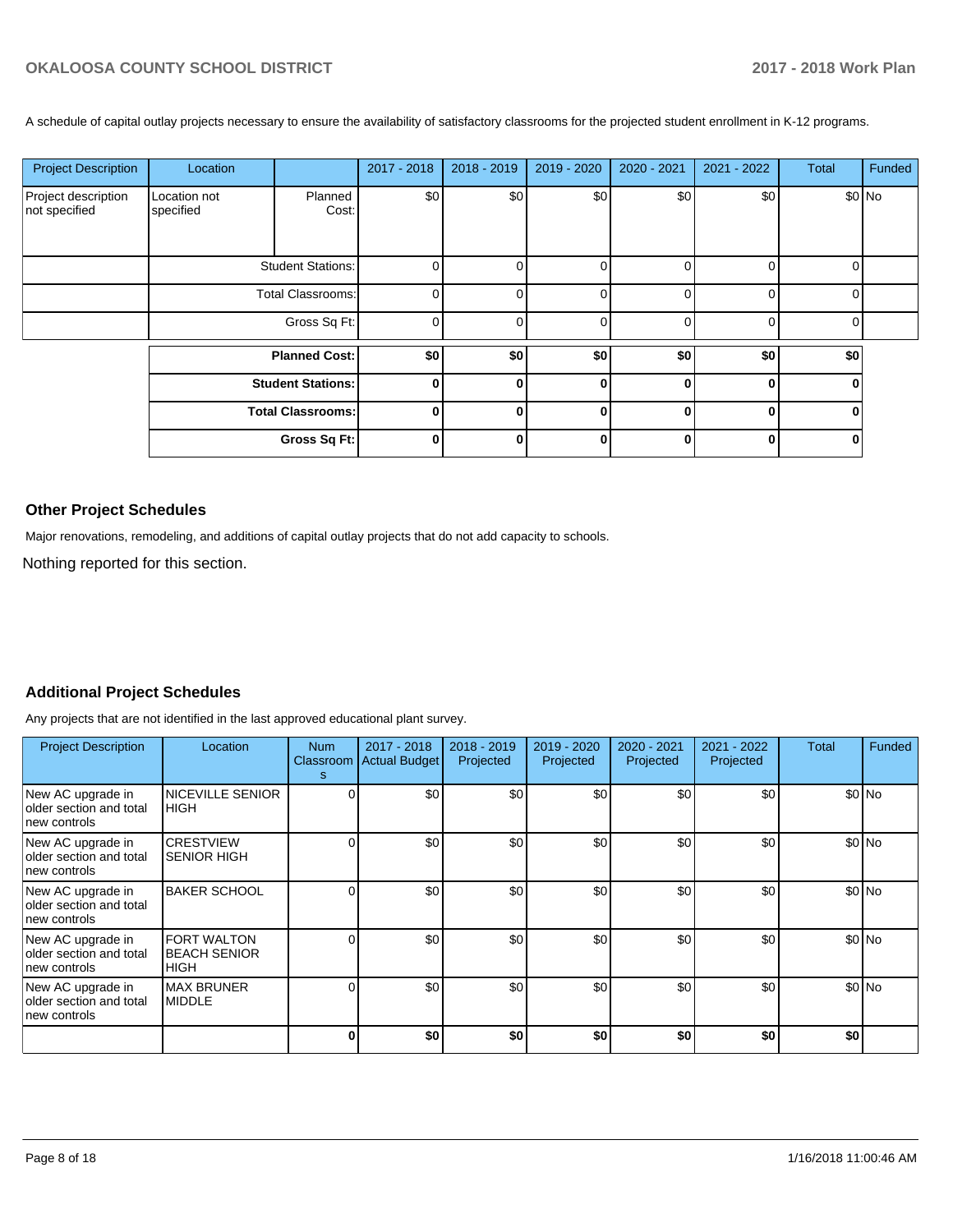### **Non Funded Growth Management Project Schedules**

Schedule indicating which projects, due to planned development, that CANNOT be funded from current revenues projected over the next five years.

Nothing reported for this section.

## **Tracking**

## **Capacity Tracking**

| Location                                                    | $2017 -$<br>2018 Satis.<br>Stu. Sta. | Actual<br>$2017 -$<br><b>2018 FISH</b><br>Capacity | Actual<br>$2016 -$<br>2017<br><b>COFTE</b> | # Class<br><b>Rooms</b> | Actual<br>Average<br>$2017 -$<br>2018 Class<br><b>Size</b> | Actual<br>$2017 -$<br>2018<br><b>Utilization</b> | <b>New</b><br>Stu.<br>Capacity | <b>New</b><br>Rooms to<br>be<br>Added/Re<br>moved | Projected<br>$2021 -$<br>2022<br><b>COFTE</b> | Projected<br>$2021 -$<br>2022<br><b>Utilization</b> | Projected<br>$2021 -$<br>2022 Class<br><b>Size</b> |
|-------------------------------------------------------------|--------------------------------------|----------------------------------------------------|--------------------------------------------|-------------------------|------------------------------------------------------------|--------------------------------------------------|--------------------------------|---------------------------------------------------|-----------------------------------------------|-----------------------------------------------------|----------------------------------------------------|
| <b>ANNETTE P EDWINS</b><br><b>ELEMENTARY</b>                | 506                                  | 506                                                | 447                                        | 27                      | 17                                                         | 88.00 %                                          | $\Omega$                       | $\Omega$                                          | 500                                           | 99.00 %                                             | 19                                                 |
| <b>BAKER SCHOOL</b>                                         | 1,621                                | 1,458                                              | 1,431                                      | 75                      | 19                                                         | 98.00 %                                          | $\Omega$                       | $\Omega$                                          | 1,500                                         | 103.00%                                             | 20                                                 |
| <b>BOB SIKES</b><br>ELEMENTARY                              | 904                                  | 904                                                | 816                                        | 46                      | 18                                                         | 90.00%                                           | $\Omega$                       | $\Omega$                                          | 875                                           | 97.00 %                                             | 19                                                 |
| <b>CLIFFORD MEIGS</b><br><b>MIDDLE</b>                      | 1,024                                | 921                                                | 552                                        | 44                      | 13                                                         | 60.00 %                                          | $\Omega$                       | $\Omega$                                          | 625                                           | 68.00 %                                             | 14                                                 |
| LANCE C RICHBOURG<br><b>SCHOOL</b>                          | 132                                  | 132                                                | 78                                         | 12                      | $6 \overline{6}$                                           | 59.00 %                                          | $\Omega$                       | $\Omega$                                          | 110                                           | 83.00 %                                             | $9\,$                                              |
| <b>COMBS-NEW HEIGHTS</b><br><b>ELEMENTARY</b>               | 259                                  | $\Omega$                                           | $\Omega$                                   | 26                      | $\Omega$                                                   | 0.00%                                            | $\Omega$                       | $\Omega$                                          | $\Omega$                                      | 0.00%                                               | $\Omega$                                           |
| RIVERSIDE<br><b>ELEMENTARY SCHOOL</b>                       | 949                                  | 949                                                | 838                                        | 50                      | 17                                                         | 88.00%                                           | $\Omega$                       | $\Omega$                                          | 900                                           | 95.00 %                                             | 18                                                 |
| <b>SHOAL RIVER MIDDLE</b><br> SCHOOL                        | 855                                  | 769                                                | 805                                        | 39                      | 21                                                         | 105.00%                                          | $\Omega$                       | $\Omega$                                          | 900                                           | 117.00 %                                            | 23                                                 |
| CHOICE HIGH SCHOOL<br><b>AND TECHNICAL</b><br><b>CENTER</b> | 541                                  | 541                                                | 152                                        | 33                      | 5 <sup>1</sup>                                             | 28.00 %                                          | $\Omega$                       | $\Omega$                                          | 350                                           | 65.00 %                                             | 11                                                 |
| <b>WALKER ELEMENTARY</b>                                    | 804                                  | 804                                                | 838                                        | 44                      | 19                                                         | 104.00%                                          | $\Omega$                       | $\Omega$                                          | 840                                           | 104.00%                                             | 19                                                 |
| BLUEWATER<br><b>ELEMENTARY</b>                              | 819                                  | 819                                                | 947                                        | 43                      | 22                                                         | 116.00%                                          | 0                              | $\Omega$                                          | 975                                           | 119.00 %                                            | 23                                                 |
| <b>DESTIN MIDDLE</b>                                        | 718                                  | 646                                                | 736                                        | 32                      | 23                                                         | 114.00 %                                         | $\Omega$                       | $\Omega$                                          | 775                                           | 120.00%                                             | 24                                                 |
| <b>DAVIDSON MIDDLE</b>                                      | 984                                  | 885                                                | 973                                        | 43                      | 23                                                         | 110.00%                                          | $\Omega$                       | $\Omega$                                          | 1.000                                         | 113.00 %                                            | 23                                                 |
| <b>ANTIOCH ELEMENTARY</b>                                   | 883                                  | 883                                                | 923                                        | 51                      | 18                                                         | 105.00%                                          | $\Omega$                       | $\Omega$                                          | 1,000                                         | 113.00 %                                            | 20                                                 |
| <b>KENWOOD</b><br><b>ELEMENTARY</b>                         | 691                                  | 691                                                | 616                                        | 37                      | 17                                                         | 89.00 %                                          | $\Omega$                       | $\Omega$                                          | 620                                           | 90.00 %                                             | 17                                                 |
| <b>FLOROSA ELEMENTARY</b>                                   | 679                                  | 679                                                | 532                                        | 36                      | 15                                                         | 78.00 %                                          | $\Omega$                       | $\Omega$                                          | 550                                           | 81.00%                                              | 15                                                 |
| FORT WALTON BEACH<br><b>SENIOR HIGH</b>                     | 2,073                                | 1,969                                              | 1,554                                      | 95                      | 16                                                         | 79.00 %                                          | $\Omega$                       | $\Omega$                                          | 1,575                                         | 80.00%                                              | 17                                                 |
| <b>MAX BRUNER MIDDLE</b>                                    | 1,134                                | 1,020                                              | 742                                        | 50                      | 15                                                         | 73.00 %                                          | $\Omega$                       | $\Omega$                                          | 750                                           | 74.00 %                                             | 15                                                 |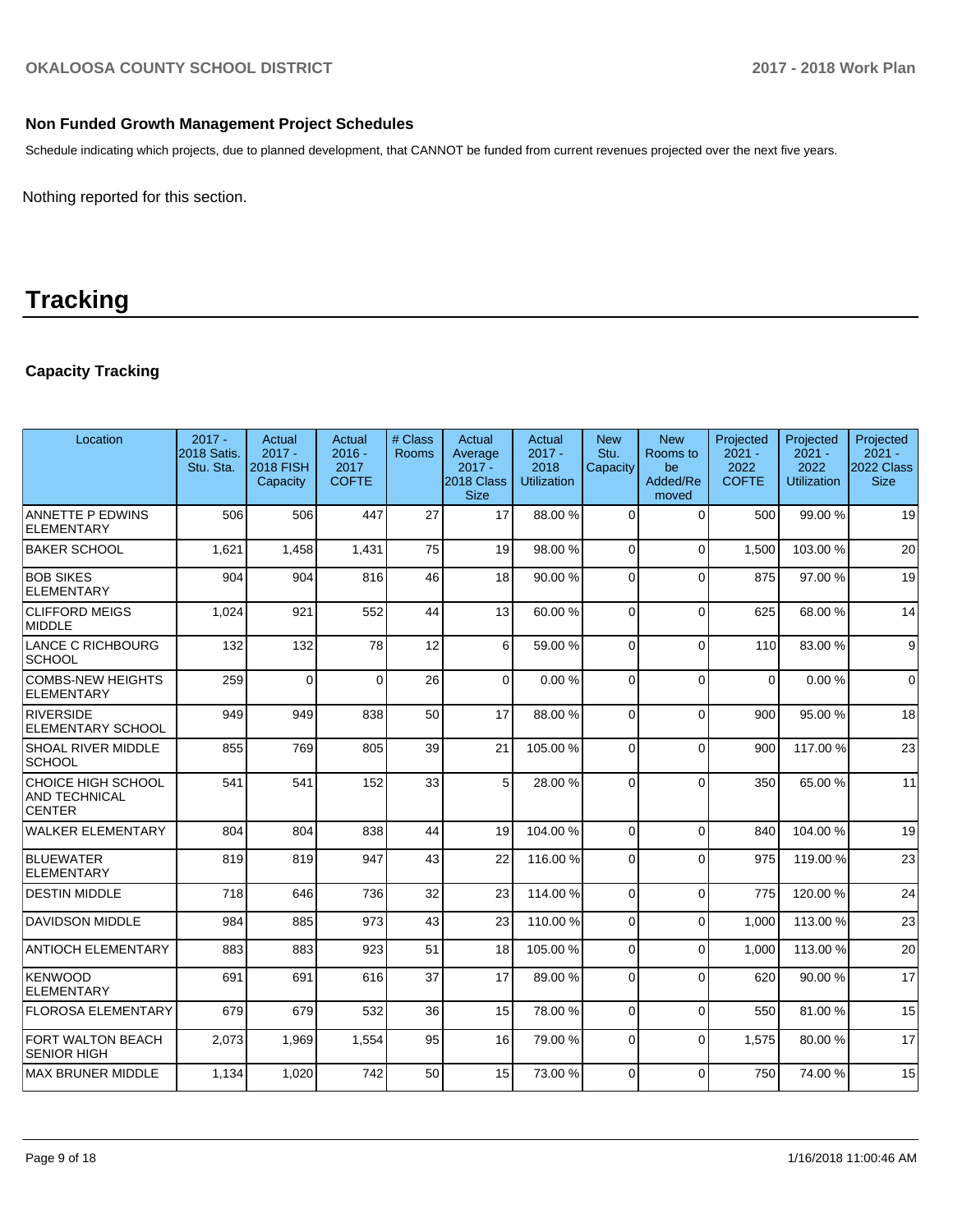| <b>ADDIE R LEWIS</b><br><b>SCHOOL</b>                             | 944    | 849    | 627    | 41    | 15             | 74.00 %  | $\Omega$    | $\Omega$ | 775    | 91.00 % | 19 |
|-------------------------------------------------------------------|--------|--------|--------|-------|----------------|----------|-------------|----------|--------|---------|----|
| <b>LONGWOOD</b><br><b>ELEMENTARY</b>                              | 630    | 630    | 608    | 15    | 41             | 97.00 %  | $\Omega$    | $\Omega$ | 610    | 97.00 % | 41 |
| <b>ELLIOTT POINT</b><br><b>ELEMENTARY</b>                         | 673    | 673    | 618    | 36    | 17             | 92.00%   | $\Omega$    | $\Omega$ | 625    | 93.00%  | 17 |
| <b>MARY ESTHER</b><br><b>ELEMENTARY</b>                           | 613    | 613    | 602    | 33    | 18             | 98.00 %  | $\Omega$    | $\Omega$ | 605    | 99.00 % | 18 |
| <b>JAMES E PLEW</b><br><b>ELEMENTARY</b>                          | 762    | 762    | 807    | 38    | 21             | 106.00%  | $\Omega$    | $\Omega$ | 825    | 108.00% | 22 |
| <b>CHOCTAWHATCHEE</b><br><b>SENIOR HIGH</b>                       | 2,171  | 2,062  | 1.527  | 89    | 17             | 74.00 %  | $\Omega$    | $\Omega$ | 1.600  | 78.00 % | 18 |
| <b>CRESTVIEW SENIOR</b><br><b>HIGH</b>                            | 1,825  | 1,733  | 1,519  | 79    | 19             | 88.00 %  | $\Omega$    | $\Omega$ | 1,750  | 101.00% | 22 |
| <b>CRESTVIEW</b><br><b>VOCATIONAL-</b><br><b>TECHNICAL CENTER</b> | 246    | 246    | 334    | 13    | 26             | 136.00%  | $\Omega$    | $\Omega$ | 350    | 142.00% | 27 |
| <b>NORTHWOOD</b><br><b>ELEMENTARY</b>                             | 969    | 969    | 856    | 52    | 16             | 88.00 %  | $\Omega$    | $\Omega$ | 860    | 89.00 % | 17 |
| SILVER SANDS SCHOOL<br><b>FOR EXCEPTIONAL</b><br><b>STUDENTS</b>  | 190    | 190    | 137    | 19    | $\overline{7}$ | 72.00 %  | $\Omega$    | $\Omega$ | 172    | 91.00 % | 9  |
| <b>SOUTHSIDE CENTER</b>                                           | 494    | 494    | 208    | 27    | 8              | 42.00%   | $\Omega$    | $\Omega$ | 210    | 43.00 % | 8  |
| <b>W C PRYOR MIDDLE</b>                                           | 991    | 891    | 657    | 45    | 15             | 74.00%   | $\Omega$    | $\Omega$ | 660    | 74.00 % | 15 |
| <b>WRIGHT ELEMENTARY</b>                                          | 775    | 775    | 628    | 43    | 15             | 81.00%   | 0           | $\Omega$ | 650    | 84.00 % | 15 |
| <b>SHALIMAR</b><br><b>ELEMENTARY</b>                              | 624    | 624    | 667    | 33    | 20             | 107.00%  | $\Omega$    | $\Omega$ | 665    | 107.00% | 20 |
| C W RUCKEL MIDDLE                                                 | 1,053  | 947    | 1,063  | 46    | 23             | 112.00 % | $\Omega$    | $\Omega$ | 1.000  | 106.00% | 22 |
| <b>DESTIN ELEMENTARY</b>                                          | 882    | 882    | 925    | 47    | 20             | 105.00%  | $\Omega$    | $\Omega$ | 925    | 105.00% | 20 |
| LULA J EDGE<br><b>ELEMENTARY</b>                                  | 587    | 587    | 639    | 31    | 21             | 109.00%  | $\Omega$    | $\Omega$ | 640    | 109.00% | 21 |
| <b>EGLIN ELEMENTARY</b>                                           | 549    | 549    | 492    | 31    | 16             | 90.00 %  | $\mathbf 0$ | $\Omega$ | 500    | 91.00 % | 16 |
| <b>LAUREL HILL SCHOOL</b>                                         | 668    | 601    | 375    | 32    | 12             | 62.00%   | 0           | $\Omega$ | 380    | 63.00 % | 12 |
| <b>NICEVILLE SENIOR</b><br><b>HIGH</b>                            | 2,423  | 2,301  | 1,935  | 95    | 20             | 84.00 %  | $\Omega$    | $\Omega$ | 2,000  | 87.00 % | 21 |
|                                                                   | 33,645 | 31,954 | 28,204 | 1,628 | 17             | 88.27 %  | $\bf{0}$    | $\Omega$ | 29,647 | 92.78%  | 18 |

The COFTE Projected Total (29,647) for 2021 - 2022 must match the Official Forecasted COFTE Total (29,646 ) for 2021 - 2022 before this section can be completed. In the event that the COFTE Projected Total does not match the Official forecasted COFTE, then the Balanced Projected COFTE Table should be used to balance COFTE.

| Projected COFTE for 2021 - 2022 |        |
|---------------------------------|--------|
| Elementary (PK-3)               | 10,324 |
| Middle (4-8)                    | 11,274 |
| High (9-12)                     | 8,049  |
|                                 | 29,646 |

| <b>Grade Level Type</b> | <b>Balanced Projected</b><br>COFTE for 2021 - 2022 |
|-------------------------|----------------------------------------------------|
| Elementary (PK-3)       |                                                    |
| Middle $(4-8)$          |                                                    |
| High (9-12)             |                                                    |
|                         | 29.647                                             |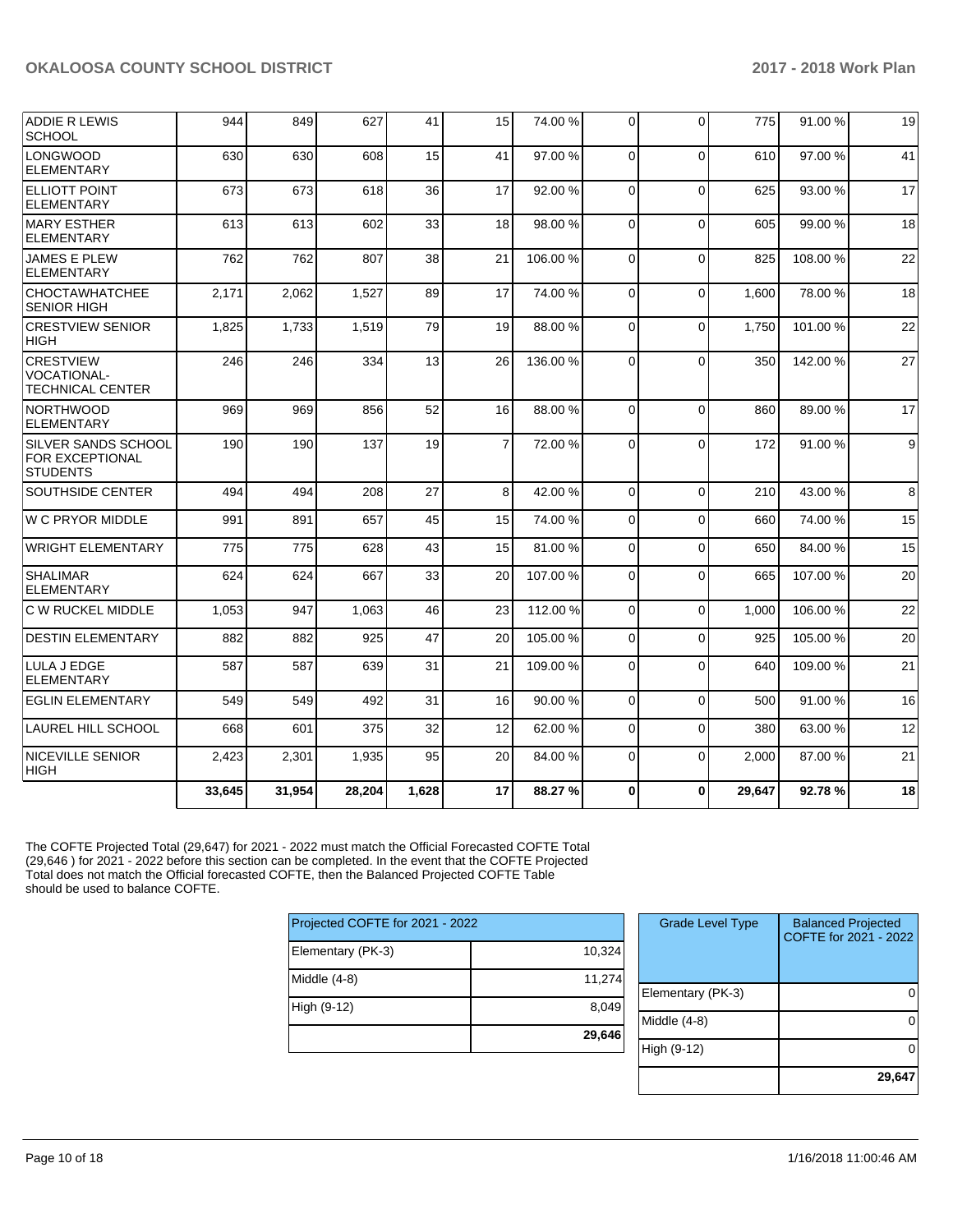#### **Relocatable Replacement**

Number of relocatable classrooms clearly identified and scheduled for replacement in the school board adopted financially feasible 5-year district work program.

| Location                               | 2017 - 2018 | $2018 - 2019$ | 2019 - 2020 | 2020 - 2021 | 2021 - 2022 | Year 5 Total |
|----------------------------------------|-------------|---------------|-------------|-------------|-------------|--------------|
| <b>BAKER SCHOOL</b>                    |             |               |             |             |             |              |
| <b>IEGLIN ELEMENTARY</b>               |             |               |             |             |             |              |
| ELLIOTT POINT ELEMENTARY               |             |               |             |             |             |              |
| MARY ESTHER ELEMENTARY                 |             |               |             |             |             |              |
| JAMES E PLEW ELEMENTARY                |             |               |             |             |             | 3            |
| <b>Total Relocatable Replacements:</b> |             |               |             |             |             |              |

#### **Charter Schools Tracking**

Information regarding the use of charter schools.

| Location-Type           | # Relocatable<br>units or<br>permanent<br>classrooms | Owner      | Year Started or<br>Scheduled | Student<br><b>Stations</b> | <b>Students</b><br>Enrolled | Years in<br>Contract | <b>Total Charter</b><br><b>Students</b><br>projected for<br>2021 - 2022 |
|-------------------------|------------------------------------------------------|------------|------------------------------|----------------------------|-----------------------------|----------------------|-------------------------------------------------------------------------|
| OWC Charter High School |                                                      | 10 STATE   | 1999                         | 250                        | 238                         | 10 <sub>1</sub>      | 250                                                                     |
| Liza Jackson Inc.       |                                                      | 52 PRIVATE | 2006                         | 900                        | 830                         | 15 <sup>1</sup>      | 830                                                                     |
| Okaloosa Acedemy        |                                                      | 27 STATE   | 2006                         | 540                        | 410 <b>1</b>                |                      | 410                                                                     |
|                         | 89                                                   |            |                              | 1,690                      | 1,478                       |                      | 1,490                                                                   |

#### **Special Purpose Classrooms Tracking**

The number of classrooms that will be used for certain special purposes in the current year, by facility and type of classroom, that the district will, 1), not use for educational purposes, and 2), the co-teaching classrooms that are not open plan classrooms and will be used for educational purposes.

| School                                         | School Type | # of Elementary<br>K-3 Classrooms | # of Middle 4-8<br><b>Classrooms</b> | # of High $9-12$<br>Classrooms | # of $ESE$<br><b>Classrooms</b> | # of Combo<br><b>Classrooms</b> | Total<br>Classrooms |
|------------------------------------------------|-------------|-----------------------------------|--------------------------------------|--------------------------------|---------------------------------|---------------------------------|---------------------|
| <b>COMBS-NEW HEIGHTS</b><br><b>IELEMENTARY</b> | Educational |                                   |                                      | 18                             |                                 |                                 | 26                  |
| INICEVILLE SENIOR HIGH                         | Educational |                                   |                                      |                                |                                 |                                 |                     |
| <b>JAMES E PLEW ELEMENTARY</b>                 | Educational |                                   |                                      |                                |                                 |                                 |                     |
| <b>FORT WALTON BEACH SENIOR</b><br> HIGH       | Educational |                                   |                                      |                                |                                 |                                 | $\overline{2}$      |
| <b>Total Educational Classrooms:</b>           |             |                                   | 21                                   |                                |                                 | 30 <sup>1</sup>                 |                     |

| School                         | School Type | # of Elementary $\vert$ # of Middle 4-8<br>K-3 Classrooms | <b>Classrooms</b> | # of High $9-12$<br><b>Classrooms</b> | # of $ESE$<br><b>Classrooms</b> | # of Combo<br><b>Classrooms</b> | Total<br><b>Classrooms</b> |
|--------------------------------|-------------|-----------------------------------------------------------|-------------------|---------------------------------------|---------------------------------|---------------------------------|----------------------------|
| <b>BAKER SCHOOL</b>            | Co-Teaching |                                                           |                   |                                       |                                 |                                 | 21                         |
| <b>DESTIN ELEMENTARY</b>       | Co-Teaching |                                                           |                   |                                       |                                 |                                 |                            |
| <b>JAMES E PLEW ELEMENTARY</b> | Co-Teaching |                                                           |                   |                                       |                                 |                                 | $\overline{2}$             |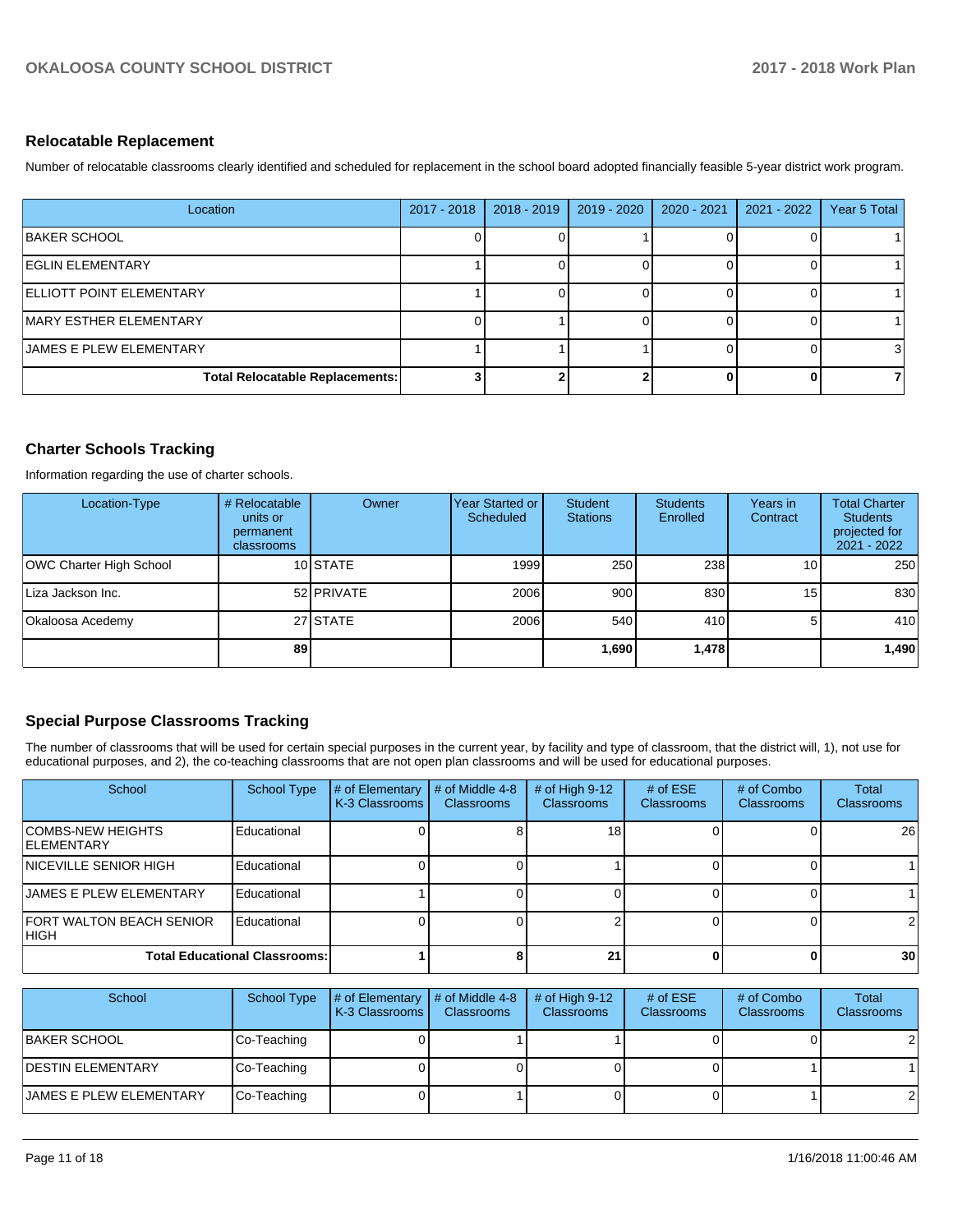| CHOCTAWHATCHEE SENIOR<br><b>HIGH</b> | Co-Teaching |  |   |  |
|--------------------------------------|-------------|--|---|--|
| KENWOOD ELEMENTARY                   | Co-Teaching |  |   |  |
| <b>Total Co-Teaching Classrooms:</b> |             |  | 8 |  |

#### **Infrastructure Tracking**

**Necessary offsite infrastructure requirements resulting from expansions or new schools. This section should include infrastructure information related to capacity project schedules and other project schedules (Section 4).** 

Not Specified

**Proposed location of planned facilities, whether those locations are consistent with the comprehensive plans of all affected local governments, and recommendations for infrastructure and other improvements to land adjacent to existing facilities. Provisions of 1013.33(12), (13) and (14) and 1013.36 must be addressed for new facilities planned within the 1st three years of the plan (Section 5).** 

#### Not Specified

**Consistent with Comp Plan?** No

#### **Net New Classrooms**

The number of classrooms, by grade level and type of construction, that were added during the last fiscal year.

| List the net new classrooms added in the 2016 - 2017 fiscal year. |                                                                                                                                                         |                                   |                                |                                                                        | List the net new classrooms to be added in the 2017 - 2018 fiscal<br>year. |                                   |                                |                        |
|-------------------------------------------------------------------|---------------------------------------------------------------------------------------------------------------------------------------------------------|-----------------------------------|--------------------------------|------------------------------------------------------------------------|----------------------------------------------------------------------------|-----------------------------------|--------------------------------|------------------------|
|                                                                   | "Classrooms" is defined as capacity carrying classrooms that are added to increase<br>capacity to enable the district to meet the Class Size Amendment. |                                   |                                | Totals for fiscal year 2017 - 2018 should match totals in Section 15A. |                                                                            |                                   |                                |                        |
| Location                                                          | $2016 - 2017$ #<br>Permanent                                                                                                                            | $2016 - 2017$ #<br><b>Modular</b> | $2016 - 2017$ #<br>Relocatable | $2016 - 2017$<br>Total                                                 | $2017 - 2018$ #<br>Permanent                                               | $2017 - 2018$ #<br><b>Modular</b> | $2017 - 2018$ #<br>Relocatable | $2017 - 2018$<br>Total |
| Elementary (PK-3)                                                 |                                                                                                                                                         |                                   |                                |                                                                        |                                                                            |                                   |                                |                        |
| Middle (4-8)                                                      |                                                                                                                                                         |                                   |                                |                                                                        |                                                                            |                                   |                                | ΩI                     |
| High (9-12)                                                       |                                                                                                                                                         |                                   |                                |                                                                        |                                                                            |                                   |                                | ΩI                     |
|                                                                   |                                                                                                                                                         |                                   |                                |                                                                        |                                                                            |                                   |                                |                        |

#### **Relocatable Student Stations**

Number of students that will be educated in relocatable units, by school, in the current year, and the projected number of students for each of the years in the workplan.

| <b>Site</b>                        | 2017 - 2018     | $2018 - 2019$ | $2019 - 2020$    | $2020 - 2021$    | 2021 - 2022 | 5 Year Average |
|------------------------------------|-----------------|---------------|------------------|------------------|-------------|----------------|
| <b>KENWOOD ELEMENTARY</b>          | 28 <sub>l</sub> | 88            | 88               | 88               |             | 58             |
| <b>IFLOROSA ELEMENTARY</b>         |                 |               |                  |                  |             | 0              |
| <b>ANNETTE P EDWINS ELEMENTARY</b> | 54              | 80            | 80               | 66               |             | 56             |
| <b>BAKER SCHOOL</b>                | 22              | 100           | 100 <sub>1</sub> | 100 <sub>1</sub> |             | 64             |
| <b>BOB SIKES ELEMENTARY</b>        |                 | 60            | 60               |                  |             | 38             |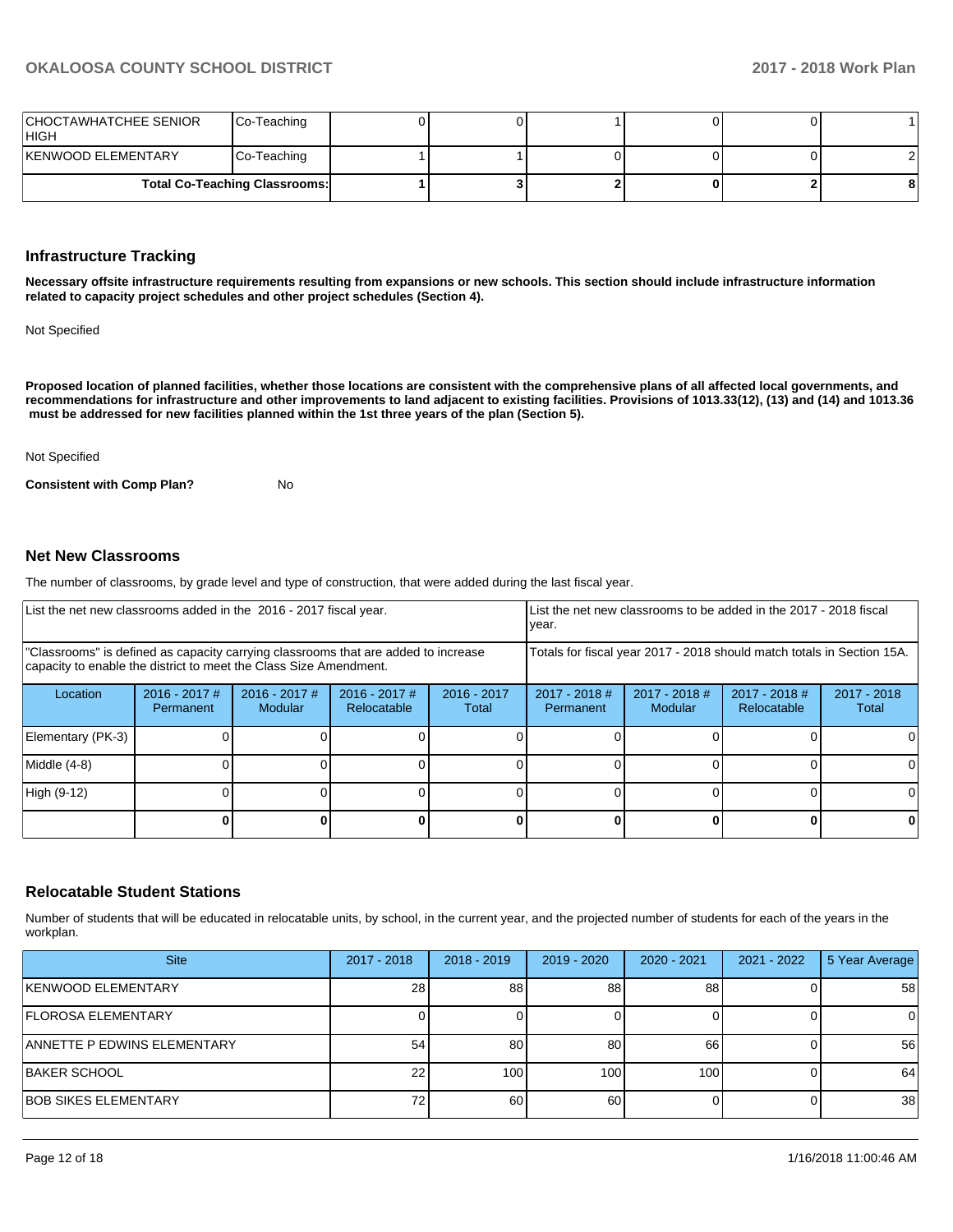| <b>ELLIOTT POINT ELEMENTARY</b>                        | 51             | 100         | 100      | 100            | 0              | 70          |
|--------------------------------------------------------|----------------|-------------|----------|----------------|----------------|-------------|
| MARY ESTHER ELEMENTARY                                 | 36             | 60          | 60       | 60             | 0              | 43          |
| JAMES E PLEW ELEMENTARY                                | 36             | 88          | 88       | 88             | 0              | 60          |
| CHOCTAWHATCHEE SENIOR HIGH                             | 0              | 0           | 0        | $\Omega$       | 0              | 0           |
| <b>CRESTVIEW SENIOR HIGH</b>                           | 39             | 0           | 0        | $\Omega$       | 0              | 8           |
| <b>RIVERSIDE ELEMENTARY SCHOOL</b>                     | 0              | 36          | 36       | 36             | 0              | 22          |
| SHOAL RIVER MIDDLE SCHOOL                              | 0              | 0           | 0        | $\Omega$       | 0              | 0           |
| SOUTHSIDE CENTER                                       | 0              | 0           | 0        | $\Omega$       | 0              | 0           |
| W C PRYOR MIDDLE                                       | 0              | 0           | 0        | $\Omega$       | 0              | 0           |
| <b>WRIGHT ELEMENTARY</b>                               | 54             | 54          | 54       | 54             | 0              | 43          |
| <b>SHALIMAR ELEMENTARY</b>                             | 16             | 100         | 100      | 100            | 0              | 63          |
| <b>EGLIN ELEMENTARY</b>                                | 28             | 44          | 44       | 44             | 0              | 32          |
| <b>LAUREL HILL SCHOOL</b>                              | 0              | 18          | 18       | 18             | 0              | 11          |
| NICEVILLE SENIOR HIGH                                  | 0              | 0           | 0        | $\Omega$       | 0              | 0           |
| NORTHWOOD ELEMENTARY                                   | 0              | 0           | 0        | $\Omega$       | 0              | 0           |
| SILVER SANDS SCHOOL FOR EXCEPTIONAL<br><b>STUDENTS</b> | 0              | 0           | 0        | $\Omega$       | 0              | 0           |
| <b>DESTIN MIDDLE</b>                                   | 66             | 88          | 88       | 88             | 0              | 66          |
| <b>DAVIDSON MIDDLE</b>                                 | 44             | 66          | 66       | 66             | 0              | 48          |
| <b>ANTIOCH ELEMENTARY</b>                              | 43             | 61          | 61       | 66             | 0              | 46          |
| <b>DESTIN ELEMENTARY</b>                               | 36             | 80          | 80       | 80             | 0              | 55          |
| LULA J EDGE ELEMENTARY                                 | 18             | 66          | 66       | 66             | 0              | 43          |
| <b>ADDIE R LEWIS SCHOOL</b>                            | 0              | 110         | 110      | 110            | 0              | 66          |
| LONGWOOD ELEMENTARY                                    | 0              | 88          | 88       | 88             | 0              | 53          |
| CHOICE HIGH SCHOOL AND TECHNICAL CENTER                | $\Omega$       | $\Omega$    | 0        | $\Omega$       | 0              | 0           |
| WALKER ELEMENTARY                                      | 51             | 125         | 125      | 125            | $\overline{0}$ | 85          |
| BLUEWATER ELEMENTARY                                   | 124            | 100         | 100      | 100            | 0              | 85          |
| <b>CLIFFORD MEIGS MIDDLE</b>                           | $\overline{0}$ | $\mathbf 0$ | 0        | $\overline{0}$ | $\mathbf 0$    | 0           |
| LANCE C RICHBOURG SCHOOL                               | 0              | $\mathbf 0$ | 0        | $\Omega$       | 0              | 0           |
| COMBS-NEW HEIGHTS ELEMENTARY                           | 0              | $\mathbf 0$ | 0        | $\Omega$       | 0              | 0           |
| C W RUCKEL MIDDLE                                      | $\Omega$       | $\mathbf 0$ | 0        | $\Omega$       | 0              | 0           |
| FORT WALTON BEACH SENIOR HIGH                          | 0              | $\mathbf 0$ | 0        | $\Omega$       | $\mathbf 0$    | 0           |
| MAX BRUNER MIDDLE                                      | 0              | $\mathbf 0$ | $\Omega$ | $\Omega$       | $\mathbf 0$    | $\mathbf 0$ |
| <b>CRESTVIEW VOCATIONAL-TECHNICAL CENTER</b>           | $\overline{0}$ | 25          | 25       | $\overline{0}$ | $\mathbf 0$    | 10          |
| Totals for OKALOOSA COUNTY SCHOOL DISTRICT             |                |             |          |                |                |             |
| Total students in relocatables by year.                | 818            | 1,637       | 1,637    | 1,543          | $\mathbf 0$    | 1,127       |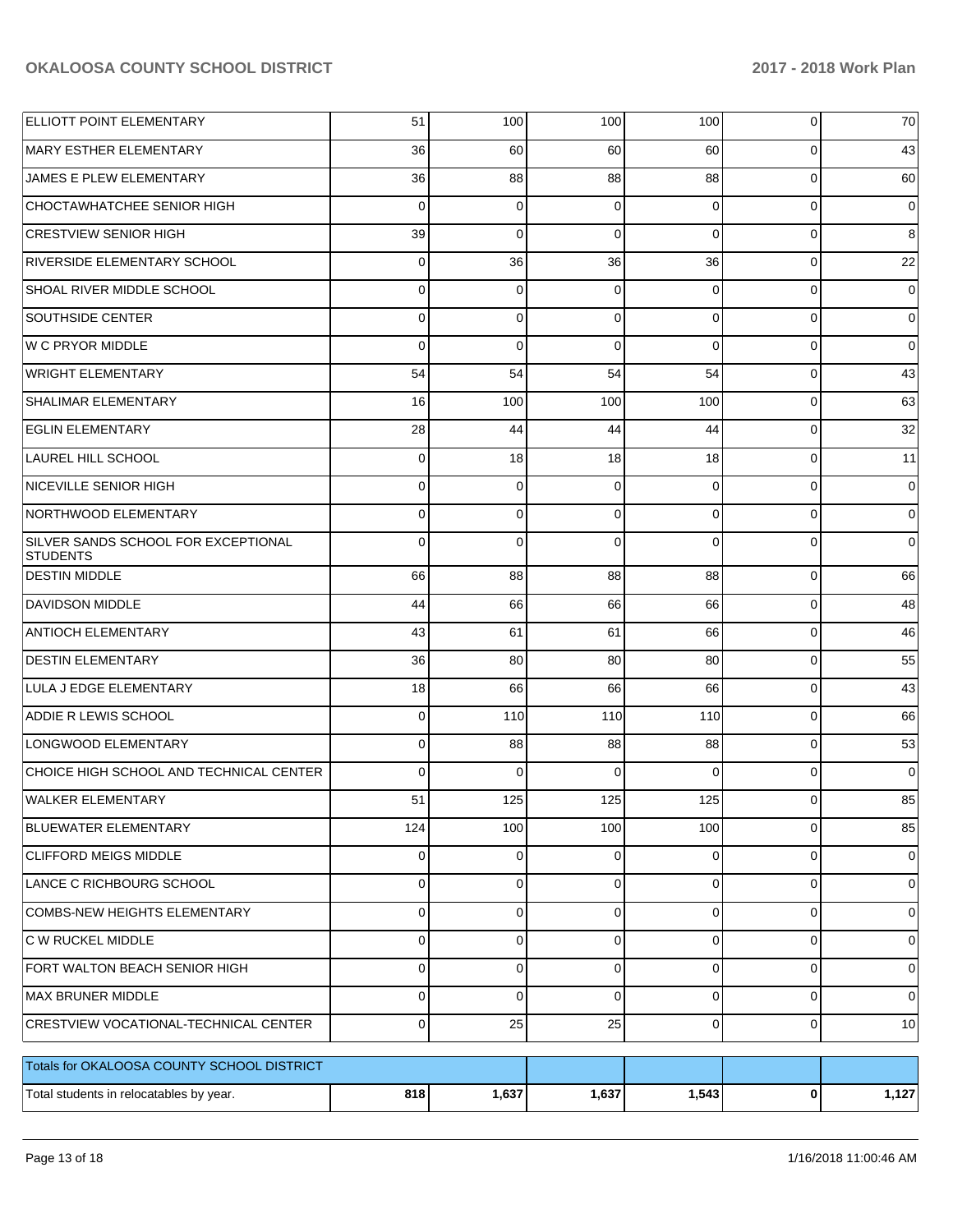| Total number of COFTE students projected by year. | 28,377 | 28.643 | 28,971 | 29,308 | 29.646 | 28,989 |
|---------------------------------------------------|--------|--------|--------|--------|--------|--------|
| Percent in relocatables by year.                  | 3%1    | 6%     | 5%     | 5%1    | 0%     | 4 %    |

#### **Leased Facilities Tracking**

Exising leased facilities and plans for the acquisition of leased facilities, including the number of classrooms and student stations, as reported in the educational plant survey, that are planned in that location at the end of the five year workplan.

| Location                                     | # of Leased<br>Classrooms 2017 -<br>2018 | <b>FISH Student</b><br><b>Stations</b> | Owner         | # of Leased<br>Classrooms 2021 -<br>2022 | <b>FISH Student</b><br><b>Stations</b> |
|----------------------------------------------|------------------------------------------|----------------------------------------|---------------|------------------------------------------|----------------------------------------|
| <b>LAUREL HILL SCHOOL</b>                    | $\Omega$                                 |                                        | 0 Board Owned | 0                                        | 0                                      |
| <b>DAVIDSON MIDDLE</b>                       | $\Omega$                                 |                                        | 0 Board Owned | 0                                        | 0                                      |
| <b>DESTIN ELEMENTARY</b>                     | $\mathbf 0$                              |                                        | 0 Board Owned | 0                                        | 0                                      |
| <b>BAKER SCHOOL</b>                          | $\mathbf 0$                              |                                        | 0 Board Owned | 0                                        | 0                                      |
| <b>BOB SIKES ELEMENTARY</b>                  | $\mathbf 0$                              |                                        | 0 Board Owned | 0                                        | 0                                      |
| <b>EGLIN ELEMENTARY</b>                      | $\mathbf 0$                              |                                        | 0 Board Owned | 0                                        | 0                                      |
| NORTHWOOD ELEMENTARY                         | $\mathbf 0$                              |                                        | 0 Board Owned | 0                                        | 0                                      |
| <b>ELLIOTT POINT ELEMENTARY</b>              | $\mathbf 0$                              |                                        | 0 Board Owned | 0                                        | 0                                      |
| <b>ADDIE R LEWIS SCHOOL</b>                  | $\mathbf 0$                              |                                        | 0 Board Owned | 0                                        | 0                                      |
| <b>ANTIOCH ELEMENTARY</b>                    | $\mathbf 0$                              |                                        | 0 Board Owned | 0                                        | 0                                      |
| <b>ANNETTE P EDWINS ELEMENTARY</b>           | $\Omega$                                 |                                        |               | 0                                        | 0                                      |
| <b>CLIFFORD MEIGS MIDDLE</b>                 | $\Omega$                                 | ∩                                      |               | 0                                        | 0                                      |
| LANCE C RICHBOURG SCHOOL                     | $\Omega$                                 | ſ                                      |               | 0                                        | 0                                      |
| COMBS-NEW HEIGHTS ELEMENTARY                 | $\mathbf 0$                              | ∩                                      |               | 0                                        | 0                                      |
| <b>RIVERSIDE ELEMENTARY SCHOOL</b>           | $\Omega$                                 | ∩                                      |               | 0                                        | 0                                      |
| SHOAL RIVER MIDDLE SCHOOL                    | $\mathbf 0$                              | ∩                                      |               | 0                                        | 0                                      |
| <b>DESTIN MIDDLE</b>                         | $\Omega$                                 | ∩                                      |               | 0                                        | 0                                      |
| BLUEWATER ELEMENTARY                         | $\mathbf 0$                              | $\Omega$                               |               | 0                                        | 0                                      |
| <b>FORT WALTON BEACH SENIOR HIGH</b>         | $\Omega$                                 | ∩                                      |               | 0                                        | 0                                      |
| <b>MAX BRUNER MIDDLE</b>                     | $\Omega$                                 | ∩                                      |               | 0                                        | 0                                      |
| LONGWOOD ELEMENTARY                          | $\Omega$                                 | ∩                                      |               | O                                        | 0                                      |
| CHOICE HIGH SCHOOL AND TECHNICAL CENTER      | $\Omega$                                 | ∩                                      |               | 0                                        | 0                                      |
| <b>WALKER ELEMENTARY</b>                     | 0                                        |                                        |               | 0                                        | 0                                      |
| JAMES E PLEW ELEMENTARY                      | $\pmb{0}$                                | $\Omega$                               |               | 0                                        | 0                                      |
| CHOCTAWHATCHEE SENIOR HIGH                   | $\pmb{0}$                                | 0                                      |               | 0                                        | $\overline{0}$                         |
| <b>CRESTVIEW SENIOR HIGH</b>                 | $\pmb{0}$                                | $\Omega$                               |               | 0                                        | $\overline{0}$                         |
| <b>CRESTVIEW VOCATIONAL-TECHNICAL CENTER</b> | $\mathbf 0$                              | 0                                      |               | 0                                        | $\overline{0}$                         |
| <b>KENWOOD ELEMENTARY</b>                    | $\pmb{0}$                                | 0                                      |               | 0                                        | $\overline{0}$                         |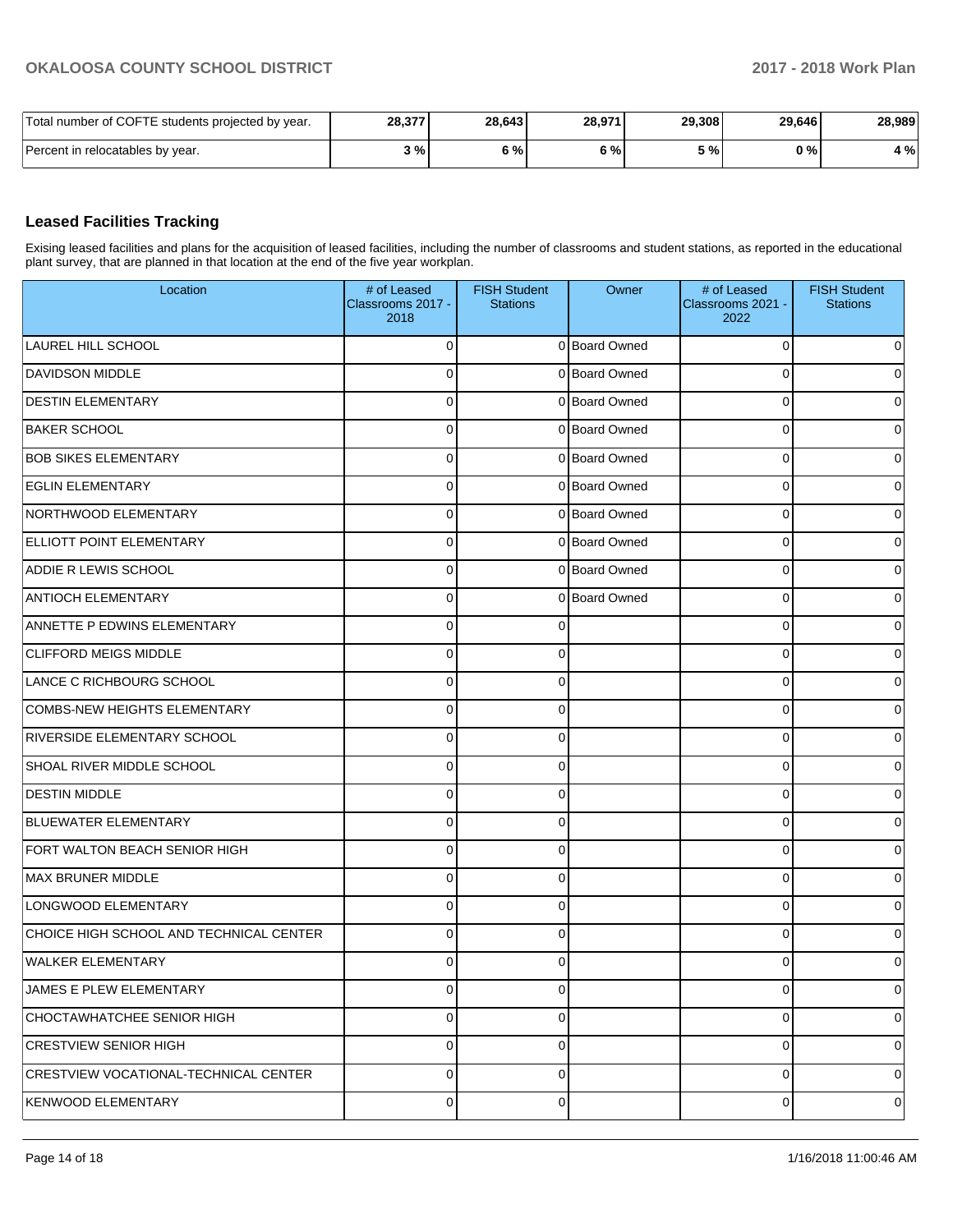| <b>FLOROSA ELEMENTARY</b>                               |    |  |          |   |
|---------------------------------------------------------|----|--|----------|---|
| WRIGHT ELEMENTARY                                       | U  |  | $\Omega$ | ∩ |
| <b>SHALIMAR ELEMENTARY</b>                              |    |  | $\Omega$ |   |
| MARY ESTHER ELEMENTARY                                  |    |  |          |   |
| NICEVILLE SENIOR HIGH                                   |    |  | $\Omega$ |   |
| SILVER SANDS SCHOOL FOR EXCEPTIONAL<br><b>ISTUDENTS</b> |    |  |          |   |
| SOUTHSIDE CENTER                                        |    |  | 0        |   |
| W C PRYOR MIDDLE                                        |    |  |          |   |
| C W RUCKEL MIDDLE                                       |    |  | $\Omega$ | ∩ |
| LULA J EDGE ELEMENTARY                                  | U. |  | $\Omega$ |   |
|                                                         |    |  |          |   |

#### **Failed Standard Relocatable Tracking**

Relocatable units currently reported by school, from FISH, and the number of relocatable units identified as 'Failed Standards'.

Nothing reported for this section.

## **Planning**

#### **Class Size Reduction Planning**

**Plans approved by the school board that reduce the need for permanent student stations such as acceptable school capacity levels, redistricting, busing, year-round schools, charter schools, magnet schools, public-private partnerships, multitrack scheduling, grade level organization, block scheduling, or other alternatives.**

The Okaloosa County School Board has adopted an extended day at Crestview High School, Choctawhatchee High School, Fort Walton Beach High School and Niceville High Shcool. This move will provide the student with greater flexibility in their class selection and a more efficient useage of space. In addition, the School District has several non-traditional schools, such as the Northwest Florida Ballett academy, the CHOICE Institute, the Emerald Coast Career Institute, online education programs (schools) and the Blended School programs. The district also has been adding a 6th peroid to some teachers work load when it is agreeable with both parties to better utilize space and teacher units.

#### **School Closure Planning**

**Plans for the closure of any school, including plans for disposition of the facility or usage of facility space, and anticipated revenues.** 

No closures are planned at this time. However, the School District plans to continue evaluating the utilization of existing and planned school facilities to ensure that they are used in the most economical and efficient manner, which could result in some future disposition of existing school facilities. The District has disposed of the Ocean City property and will continue it's review process of other district real estate.

## **Long Range Planning**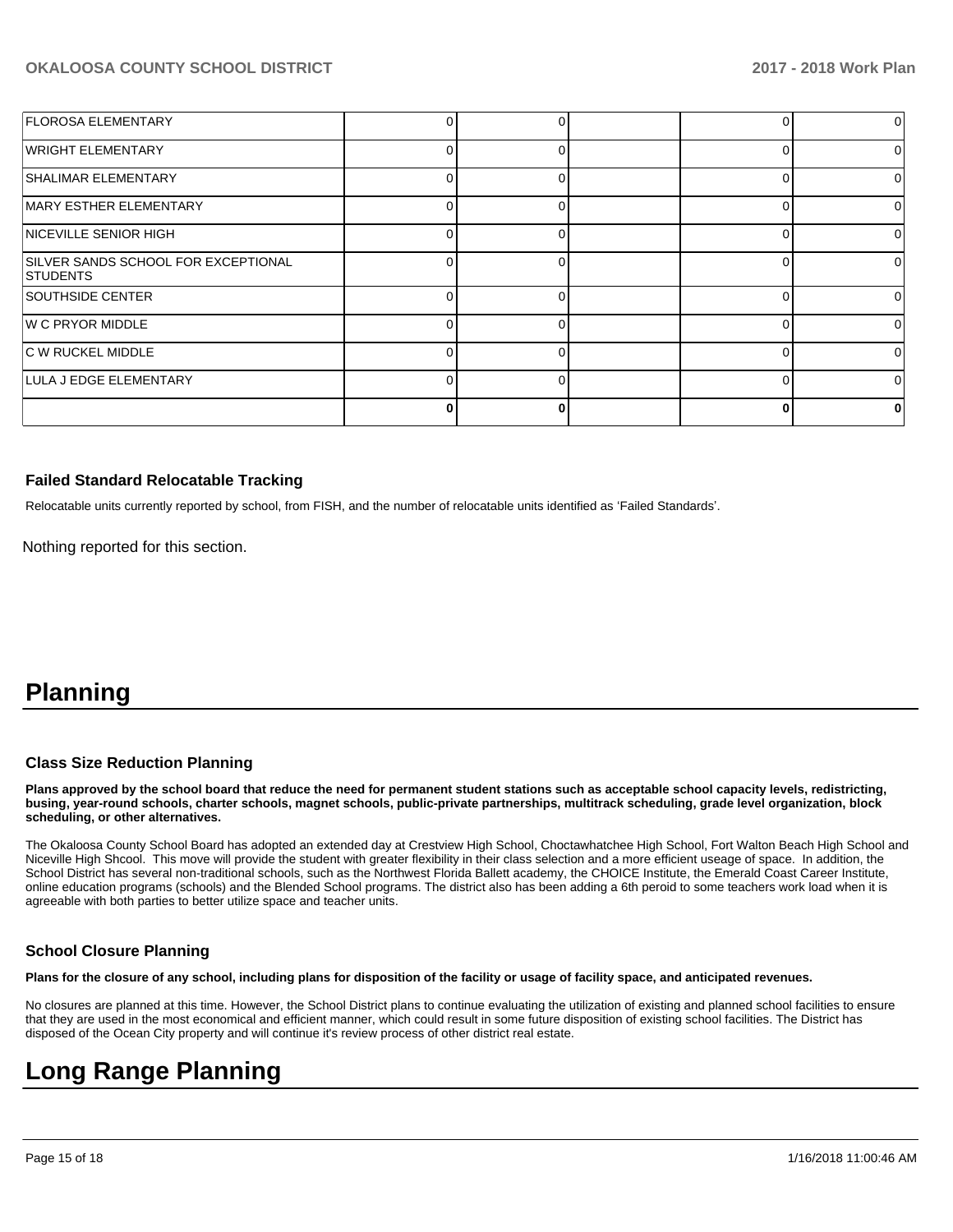#### **Ten-Year Maintenance**

District projects and locations regarding the projected need for major renovation, repair, and maintenance projects within the district in years 6-10 beyond the projects plans detailed in the five years covered by the work plan.

Nothing reported for this section.

#### **Ten-Year Capacity**

Schedule of capital outlay projects projected to ensure the availability of satisfactory student stations for the projected student enrollment in K-12 programs for the future 5 years beyond the 5-year district facilities work program.

Nothing reported for this section.

#### **Ten-Year Planned Utilization**

Schedule of planned capital outlay projects identifying the standard grade groupings, capacities, and planned utilization rates of future educational facilities of the district for both permanent and relocatable facilities.

| <b>Grade Level Projections</b>  | <b>FISH</b><br><b>Student</b><br><b>Stations</b> | Actual 2016 -<br><b>2017 FISH</b><br>Capacity | Actual<br>$2016 -$<br>2017<br><b>COFTE</b> | Actual 2016 - 2017<br><b>Utilization</b> | Actual 2017 - 2018 / 2026 - 2027 new<br>Student Capacity to be added/removed | Projected 2026 -<br><b>2027 COFTE</b> | Projected 2026 -<br>2027 Utilization |
|---------------------------------|--------------------------------------------------|-----------------------------------------------|--------------------------------------------|------------------------------------------|------------------------------------------------------------------------------|---------------------------------------|--------------------------------------|
| Elementary - District<br>Totals | 13,299                                           | 13,299                                        | 12,797.92                                  | 96.23 %                                  | 13.000                                                                       | 13,200                                | 50.19 %                              |
| Middle - District Totals        | 9.992                                            | 8.987                                         | 7.961.87                                   | 88.59 %                                  | 8.000                                                                        | 8.500                                 | 50.04 %                              |
| High - District Totals          | 8.492                                            | 8,065                                         | 6.536.01                                   | 81.04 %                                  | 6.600                                                                        | 7.000                                 | 47.73 %                              |
| Other - ESE, etc                | 2.098                                            | 1.603                                         | 908.41                                     | 56.64 %                                  | 1.000                                                                        | 1.100                                 | 42.26 %                              |
|                                 | 33,881                                           | 31,954                                        | 28.204.21                                  | 88.27 %                                  | 28,600                                                                       | 29,800                                | 49.21 %                              |

**Combination schools are included with the middle schools for student stations, capacity, COFTE and utilization purposes because these facilities all have a 90% utilization factor. Use this space to explain or define the grade groupings for combination schools.** 

No comments to report.

#### **Ten-Year Infrastructure Planning**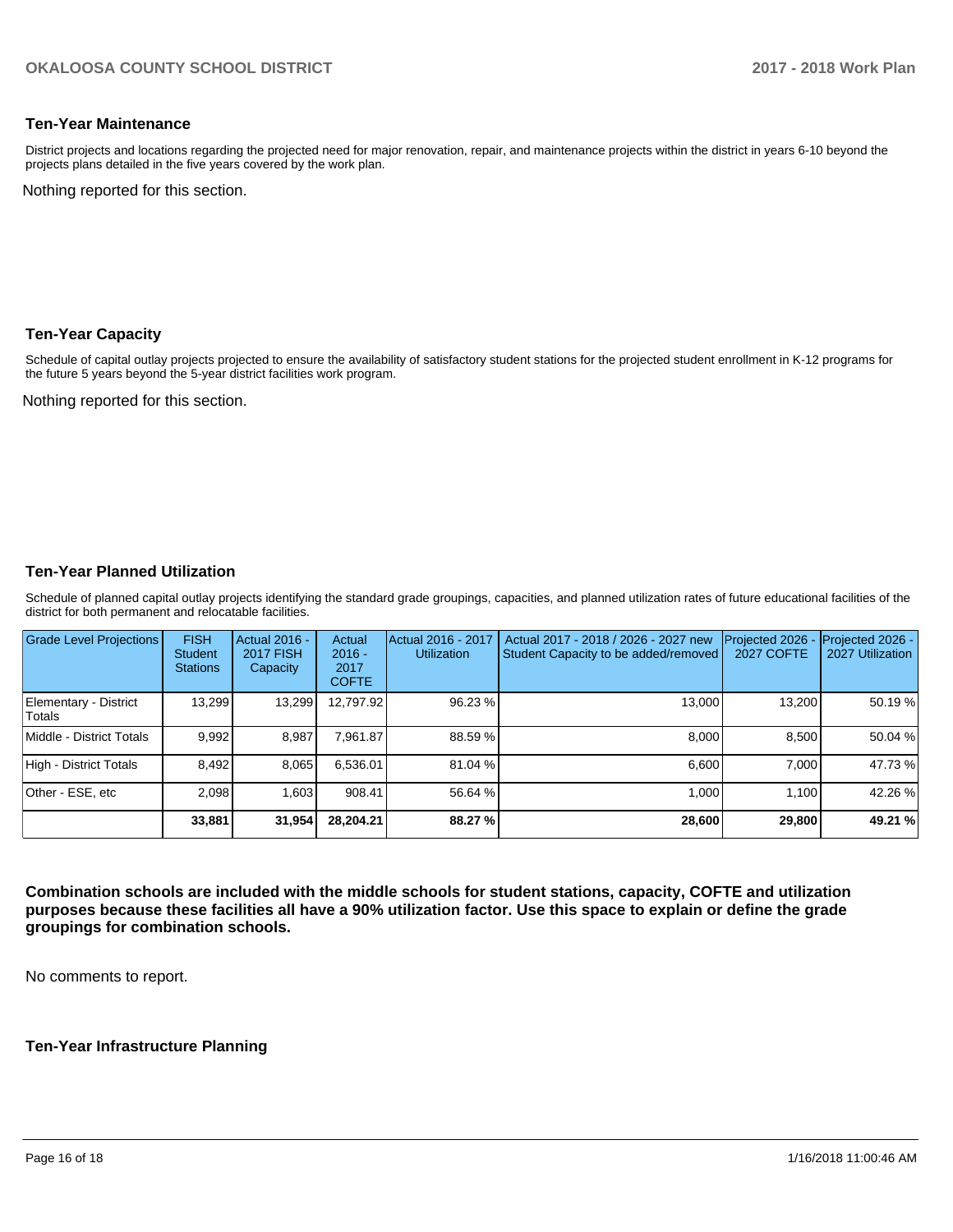#### **Proposed Location of Planned New, Remodeled, or New Additions to Facilities in 06 thru 10 out years (Section 28).**

Nothing reported for this section.

Plans for closure of any school, including plans for disposition of the facility or usage of facility space, and anticipated revenues in the 06 thru 10 out **years (Section 29).**

Nothing reported for this section.

#### **Twenty-Year Maintenance**

District projects and locations regarding the projected need for major renovation, repair, and maintenance projects within the district in years 11-20 beyond the projects plans detailed in the five years covered by the work plan.

Nothing reported for this section.

#### **Twenty-Year Capacity**

Schedule of capital outlay projects projected to ensure the availability of satisfactory student stations for the projected student enrollment in K-12 programs for the future 11-20 years beyond the 5-year district facilities work program.

Nothing reported for this section.

#### **Twenty-Year Planned Utilization**

Schedule of planned capital outlay projects identifying the standard grade groupings, capacities, and planned utilization rates of future educational facilities of the district for both permanent and relocatable facilities.

| <b>Grade Level Projections</b>   | <b>FISH</b><br><b>Student</b><br><b>Stations</b> | <b>Actual 2016 -</b><br><b>2017 FISH</b><br>Capacity | Actual<br>$2016 -$<br>2017<br><b>COFTE</b> | Actual 2016 - 2017<br><b>Utilization</b> | Actual 2017 - 2018 / 2036 - 2037 new<br>Student Capacity to be added/removed | Projected 2036<br><b>2037 COFTE</b> | <b>Projected 2036 -</b><br>2037 Utilization |
|----------------------------------|--------------------------------------------------|------------------------------------------------------|--------------------------------------------|------------------------------------------|------------------------------------------------------------------------------|-------------------------------------|---------------------------------------------|
| Elementary - District<br> Totals | 13.299                                           | 13,299                                               | 12.797.92                                  | 96.23 %                                  | 13,000                                                                       | 13,275                              | 50.48 %                                     |
| Middle - District Totals         | 9.992                                            | 8.987                                                | 7.961.87                                   | 88.59 %                                  | 8.000                                                                        | 8.800                               | 51.80%                                      |
| High - District Totals           | 8.492                                            | 8.065                                                | 6.536.01                                   | 81.04 %                                  | 7.000                                                                        | 7.800                               | 51.78%                                      |
| Other - ESE, etc                 | 2,098                                            | 1.603                                                | 908.41                                     | 56.64 %                                  | 1,000                                                                        | 1.500                               | 57.63 %                                     |
|                                  | 33,881                                           | 31,954                                               | 28,204.21                                  | 88.27 %                                  | 29,000                                                                       | 31,375                              | 51.47 %                                     |